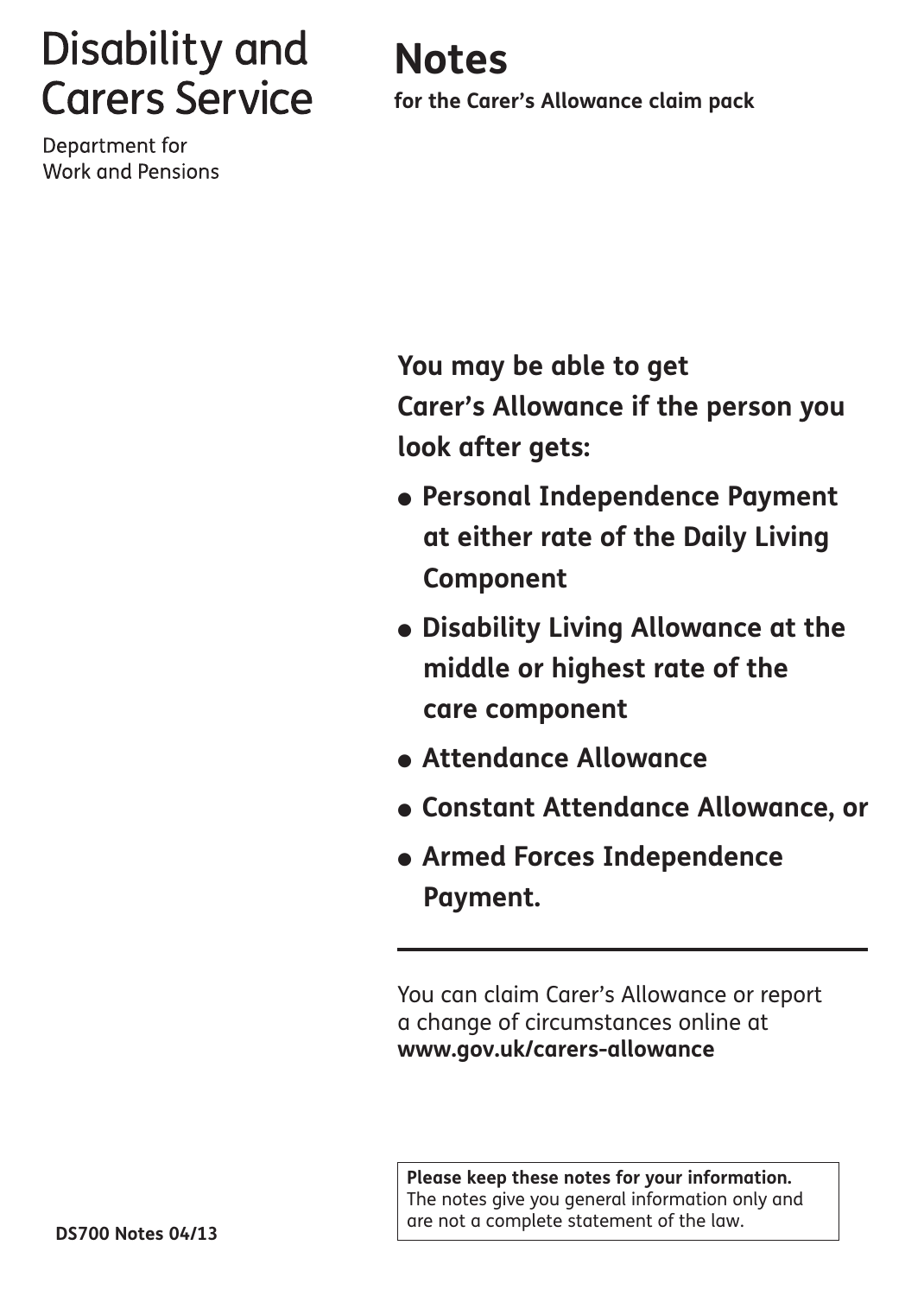# **Contents**

| <b>Title</b>                                          | Page |
|-------------------------------------------------------|------|
| Can you get Carer's Allowance?                        | 3    |
| What is Carer's Allowance?                            | 4    |
| Who cannot get Carer's Allowance?                     | 5    |
| When to claim Carer's Allowance                       | 6    |
| How to claim Carer's Allowance                        | 7    |
| How to contact the Carer's Allowance Unit             | 7    |
| What happens after we get your claim?                 | 8    |
| What else can you claim?                              | 9    |
| Child Tax Credit                                      | 9    |
| Will Carer's Allowance affect other benefits you get? | 10   |
| Carer's Allowance and other benefits                  | 11   |
| More information about Carer's Allowance              | 12   |
| Carer's Credit                                        | 14   |
| Where to get help and advice                          | 15   |
|                                                       |      |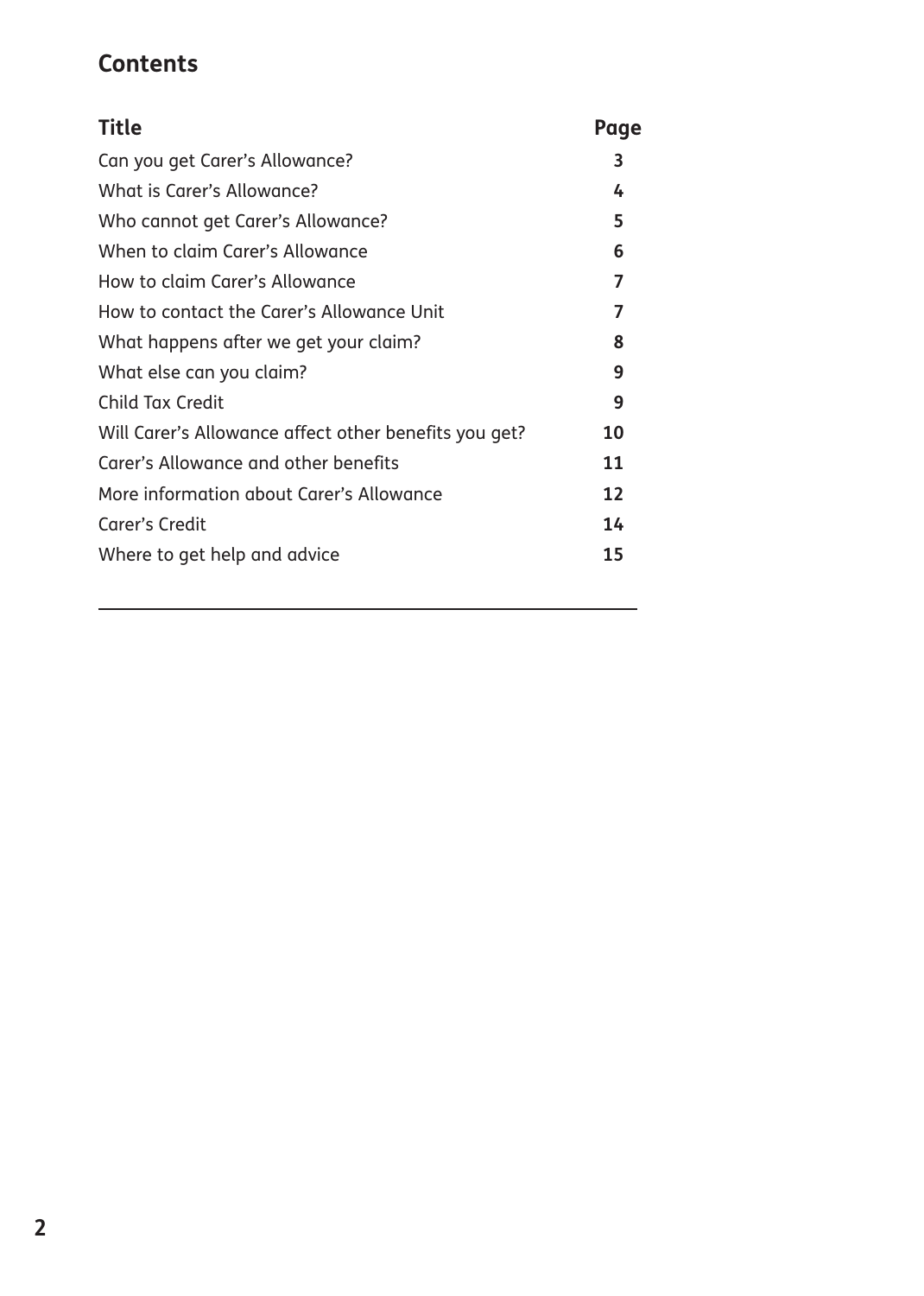## **Can you get Carer's Allowance?**

Use this quick checklist before you fill in the form.

If you can tick all four statements, you may be able to get Carer's Allowance.

### **The person I am looking after is getting one of these benefits:**



- **.** Personal Independence Payment at either rate of the Daily Living Component
- $\bullet$  the care component of Disability Living Allowance at the middle or highest rate. The mobility component is not a qualifying benefit for Carer's Allowance
- **Attendance Allowance**
- **.** Constant Attendance Allowance at or above
	- the normal maximum rate, as an addition to Industrial Injuries Disablement Benefit, or
	- the basic, full-day rate as an addition to a War Disablement Pension
- Armed Forces Independence Payment.

## **I am aged 16 or over**

### **I am looking after a disabled person for at least 35 hours a week**

*Looking after* someone can mean many things. It includes things like cooking meals, or helping them with their shopping.

### **I normally live in Great Britain**

By *Great Britain* we mean England, Scotland and Wales. You should also tick this box if you are part of a family living overseas with HM forces.

**If you have ticked all four of the statements above, claim Carer's Allowance straight away, once you have read the rest of these notes.**

**If you live outside Great Britain, but in the European Economic Area (EEA) or Switzerland,** and you have ticked the first three statements above, please go to **www.gov.uk/carers-allowance** for the latest information on whether you can get Carer's Allowance.

Some of the information in these notes may not apply to you.

If we need more details we will contact you.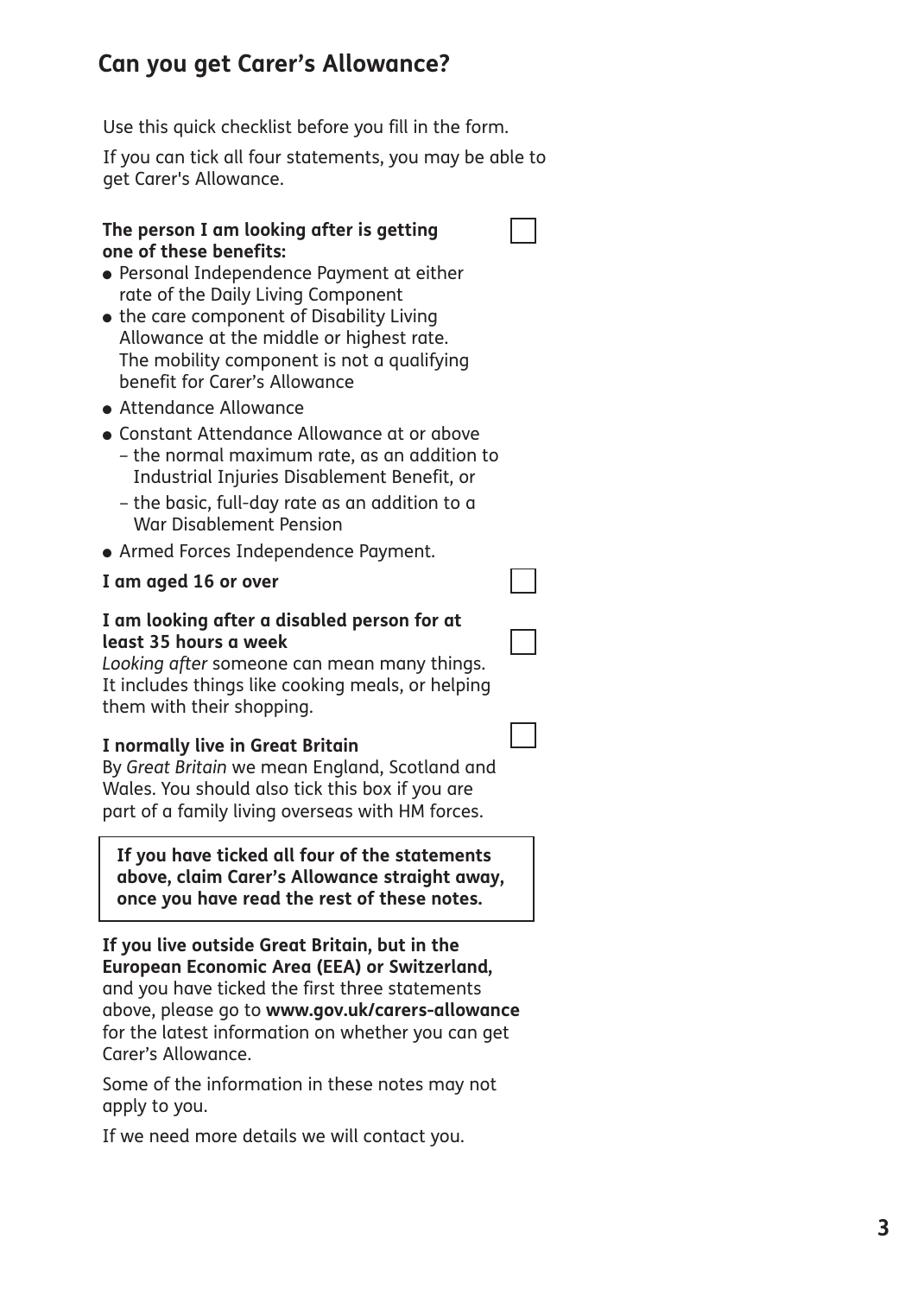# **What is Carer's Allowance?**

Carer's Allowance is a benefit to help people who look after someone who gets:

- Personal Independence Payment at either rate of the Daily Living Component, or
- <sup>l</sup> Disability Living Allowance at the **middle** or **highest rate** of the **care component**, or
- Attendance Allowance, or
- Constant Attendance Allowance at or above
	- **the normal maximum rate with Industrial Injuries Disablement Benefit, or**
	- **the basic full-day rate with a War Disablement Pension, or**
- Armed Forces Independence Payment

If the person you look after is getting one of these benefits, they will have a letter telling them what rate they are getting.

### **Carer's Allowance is paid to the person who does the caring – not the person being cared for.**

You may have to pay tax on your Carer's Allowance.

To find out the current weekly rate of Carer's Allowance, go to **www.gov.uk/carers-allowance** or ask for a leaflet about benefit rates.

Carer's Allowance does not depend on:

- $\bullet$  the level of your savings, or
- if you have paid any National Insurance (NI) contributions.

The person you are looking after may be getting extra money with their benefit if they are severely disabled and getting any of the following benefits:

- Income-based Jobseeker's Allowance
- Income Support
- **.** Employment and Support Allowance
- **Pension Credit**
- Housing Benefit.

This extra money is called *severe disability premium* or the *addition for severe disability*.

If you are paid Carer's Allowance for looking after them, this extra money will stop. The person you are looking after cannot get severe disability premium if you are getting Carer's Allowance. See **page 7** of these notes to find out where to get advice about this.

This could also affect any reduction in Council Tax they may be entitled to. To find out more about it, please contact the Local Authority.

If you have only underlying entitlement to Carer's Allowance and are not actually paid it, the person you look after will still get any extra money they are entitled to.

*Underlying entitlement* means you are entitled to Carer's Allowance but it is not paid because you get another benefit or entitlement that is as much as or more than Carer's Allowance.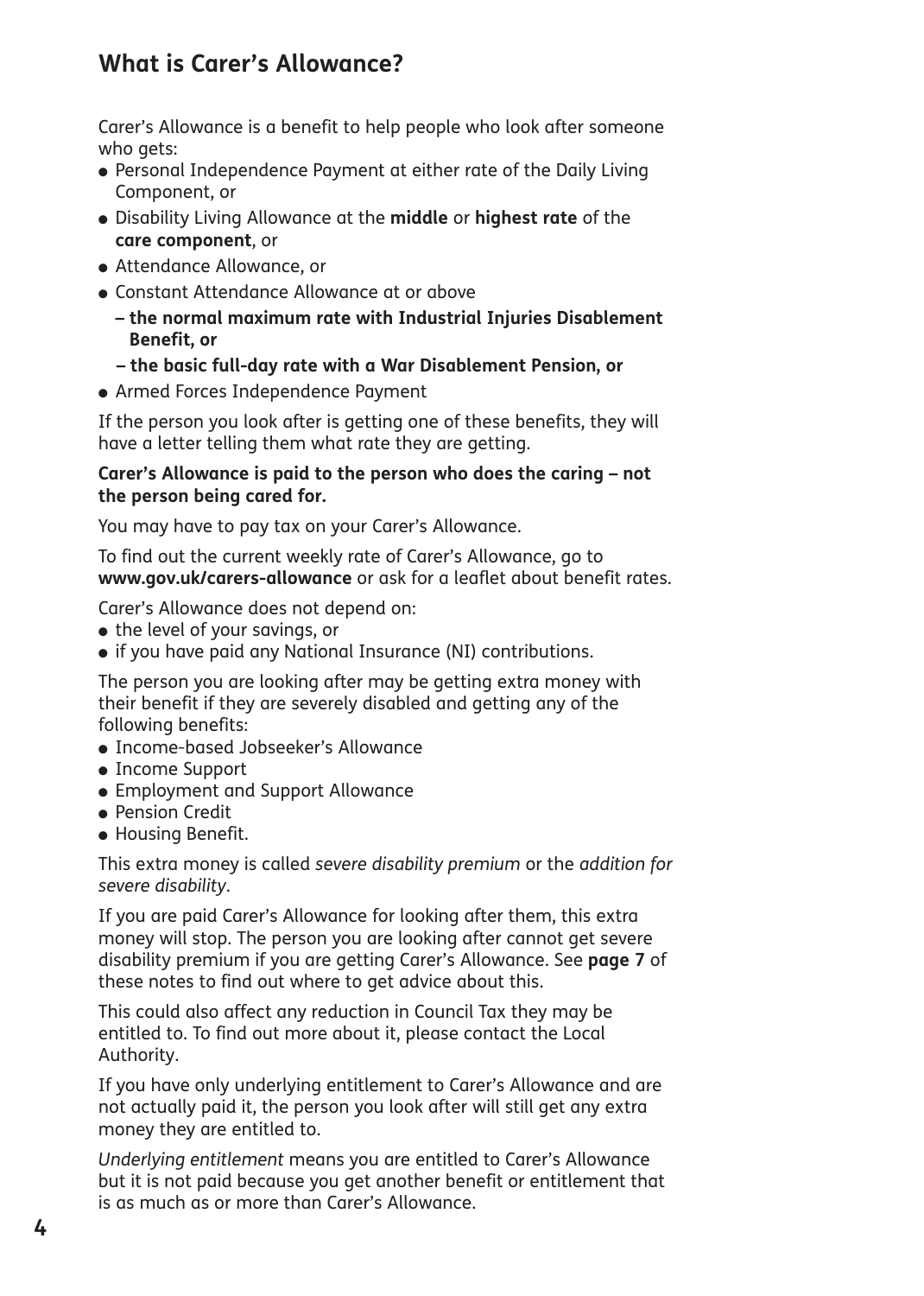## **Who cannot get Carer's Allowance?**

You cannot get Carer's Allowance if:

- you earn more than £100 a week after we have taken some expenses into account. There is more information about this below
- you are on a course of education
- you are on holiday from a course of education
- you are subject to immigration control. But there are some exceptions to this. To find out more please contact us on **0845 608 4321**.

### **Earnings**

Money you get from private or occupational pensions is not counted as earnings.

If you have a part-time job, you must not earn more than £100 a week.

### **Working out your weekly earnings**

When we work out your weekly earnings we only look at what you have earned after you have paid:

- National Insurance (NI) contributions
- $\bullet$  income tax
- half of any money you pay towards personal and occupational pension schemes.

We also allow up to half of the rest of your earnings for paying someone from outside your family to look after children, or the person you look after, when you are at work.

### **Expenses**

We may be able to take into account some other expenses, such as expenses you have to pay to do your job.

### **If you earn more than £100 a week**

If you earn more than £100 a week, after we have taken money off for expenses, we will not be able to pay your Carer's Allowance. How long your Carer's Allowance stops for depends on how often you are paid. For example, if you are paid monthly you will not be entitled to Carer's Allowance for the month after you are paid. If you are paid weekly, you will not be entitled to it for the week after you are paid.

## **Other help available**

Whether you can get Carer's Allowance or not, you and the person you care for may be able to get other help. To find out more, see pages **11**, **12**, **15** and **16**.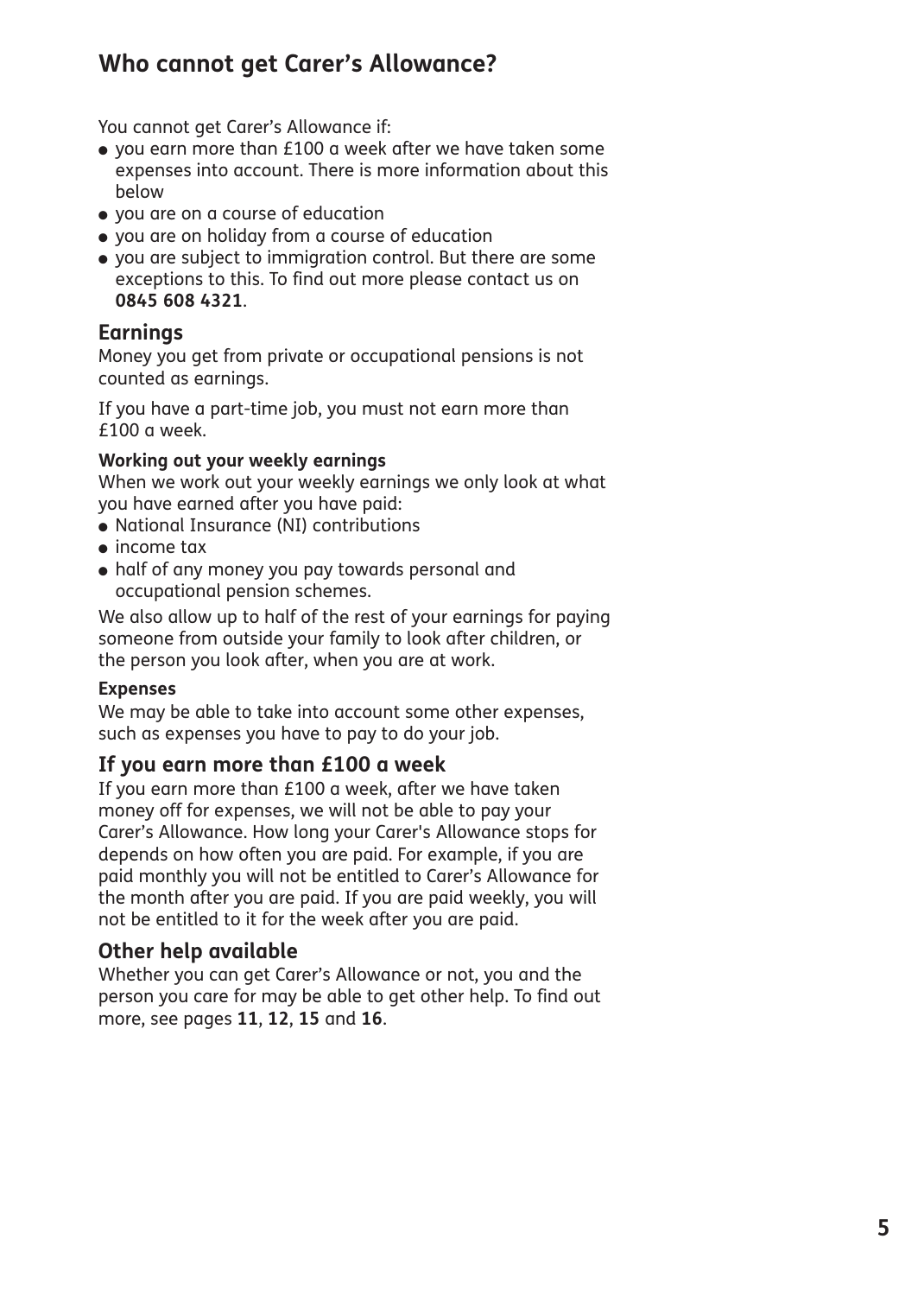## **When to claim Carer's Allowance**

Claim now, if the person you look after is getting:

- Personal Independence Payment at either rate of the Daily Living Component, or
- <sup>l</sup> Disability Living Allowance at the **middle** or **highest rate** of the **care component**, or
- **Attendance Allowance, or**
- Constant Attendance Allowance at or above
	- **the normal maximum rate with Industrial Injuries Disablement Benefit, or**
	- **the basic full-day rate with a War Disablement Pension, or**
- Armed Forces Independence Payment

You can claim Carer's Allowance as soon as the person you look after has been awarded one of the benefits listed above.

**Claim later**, if the person you look after:

- $\bullet$  has not yet claimed one of the benefits shown above, or
- $\bullet$  has claimed but is waiting for a decision.

The person you look after must claim Personal Independence Payment, Disability Living Allowance, Attendance Allowance, Constant Attendance Allowance or Armed Forces Independence Payment straight away.

If they already get one of these benefits, you must claim Carer's Allowance straight away. Entitlement to Carer's Allowance can be backdated for a limited period, so claim from the date caring began. Do not delay. If you do not claim within three months of the decision to pay Personal Independence Payment, Disability Living Allowance, Attendance Allowance, Constant Attendance Allowance or Armed Forces Independence Payment, you will lose benefit.

Getting Carer's Allowance may mean you can get:

- income-based Jobseeker's Allowance
- Income Support
- income-related Employment and Support Allowance
- **Pension Credit**
- Universal Credit
- **.** Housing Benefit.

You can claim these benefits or entitlements at the same time as you claim Carer's Allowance. For more information see **page 10**.

If you wish to apply for a reduction in your Council Tax, or find out more about it, please contact your Local Authority.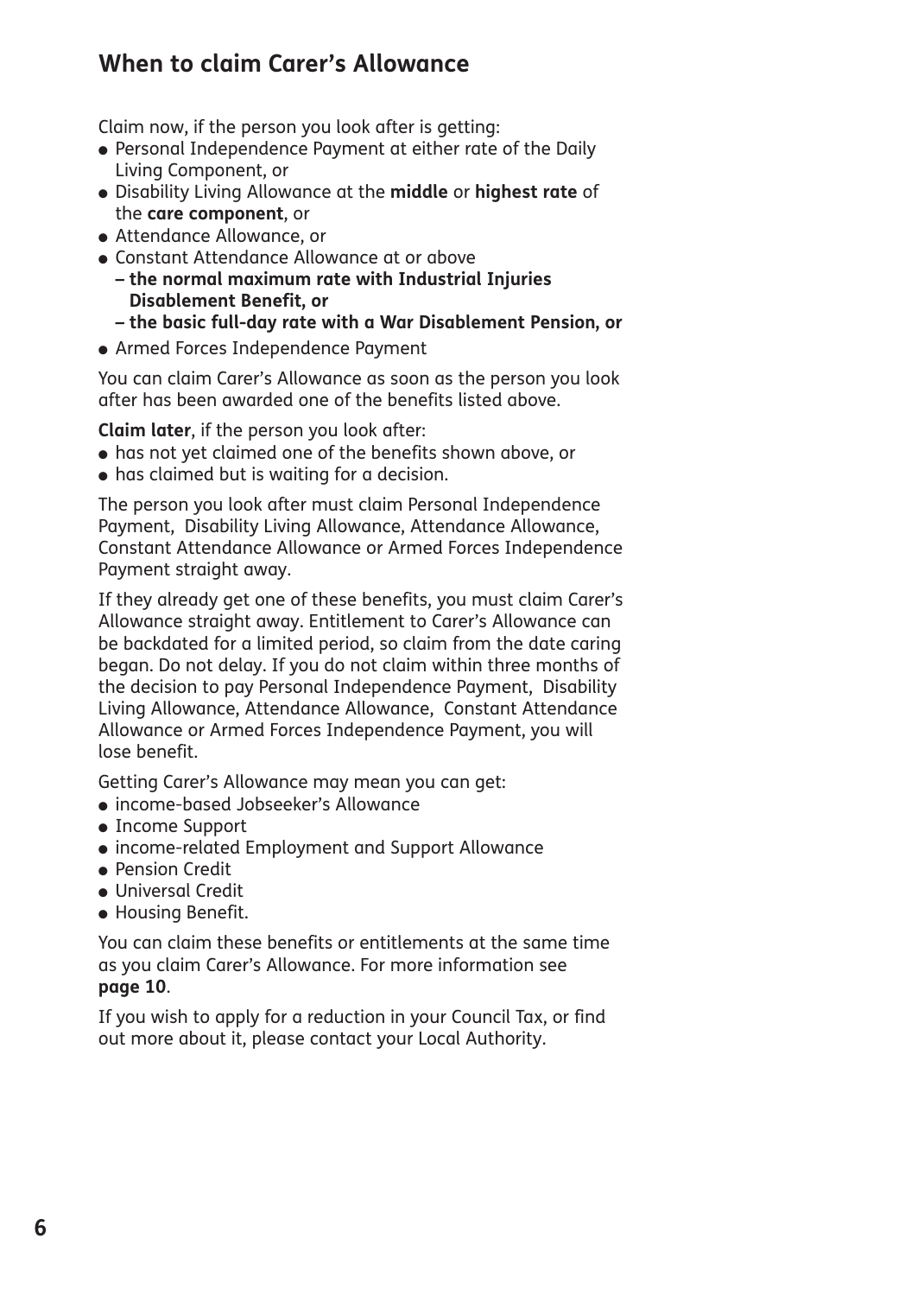## **How to claim Carer's Allowance**

Just fill in the claim form. Although it may look rather long, please do not be put off. It will not take you as long as you think to fill in and you may not have to answer all the questions.

If your answer to a question is **No**, you must tick the **No** box. Please do not just leave it blank. This will help us deal with your claim more quickly.

If you have problems filling in the claim form, someone can do it for you. You can ask a friend, or an advice centre like the Citizen's Advice Bureau.

You must sign the declaration on the claim form after checking that what you have told us on the form is complete and correct.

You can also claim Carer's Allowance or tell us about changes of circumstances online using our easy step-by-step form. To find out more visit **www.gov.uk/carers-allowance**

## **How to contact the Carer's Allowance Unit**

Our phone number is **0845 608 4321**.

If you have speech or hearing difficulties, you can contact us using a textphone on **0845 604 5312**.

These lines are open from 8.30am to 5.00pm Monday to Thursday and 8.30am to 4.30pm on Friday.

You can get more information about Carer's Allowance and related services from our website. The address is

## **www.gov.uk/carers-allowance**

Or you can email us at **cau.customer-services@dwp.gsi.gov.uk**

You can use the internet at many local libraries.

If you want to write to us, our address is **Carer's Allowance Unit Palatine House** 

**Lancaster Road Preston PR1 1HB.**

Please let us know if:

- <sup>l</sup> You want us to use braille, audio CD or large print, or
- English is not your first language and you would like to use our interpreter service.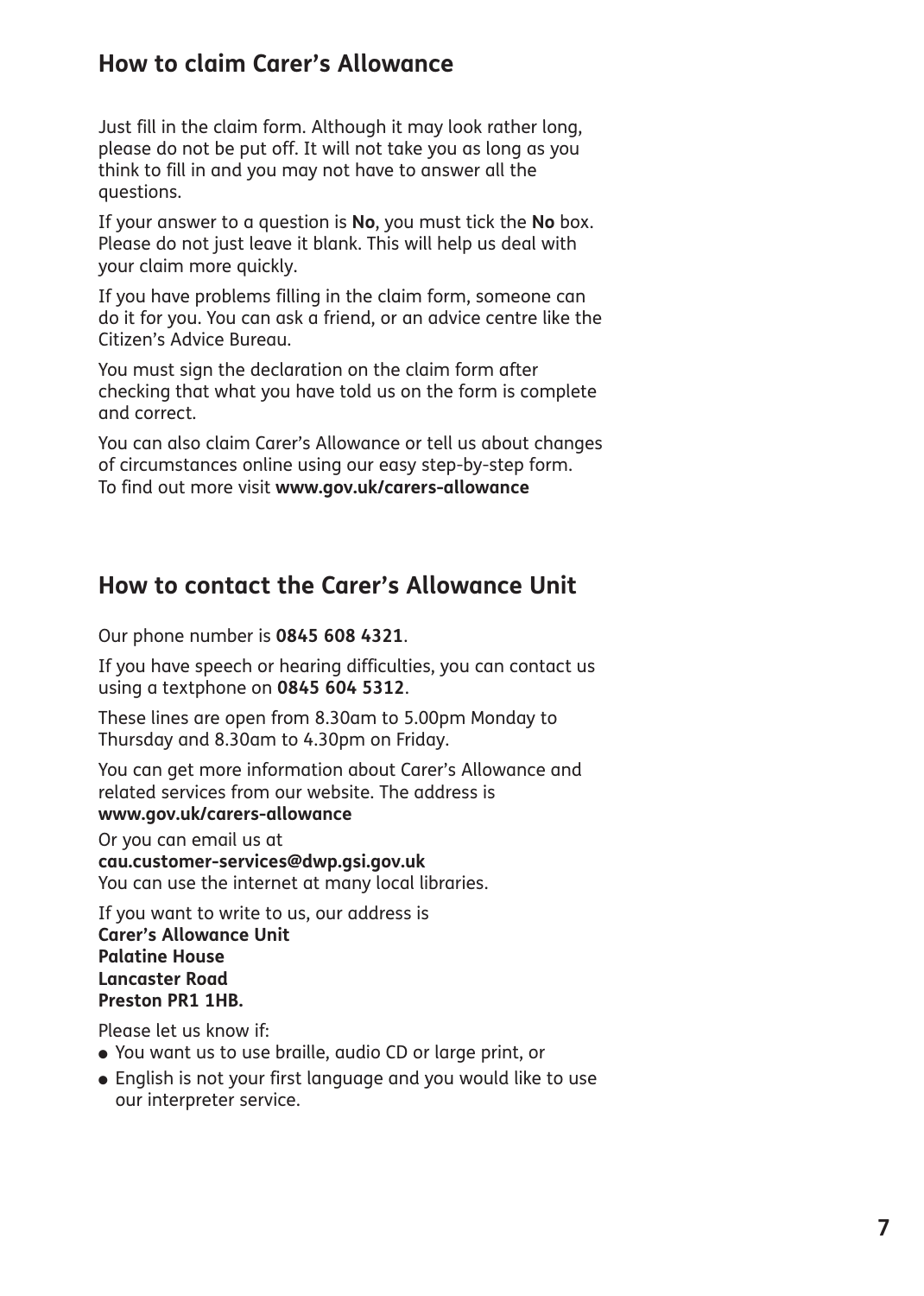## **What happens after we get your claim?**

Wherever we can, we will phone you if we need more information. We will write and tell you if you can get Carer's Allowance. We normally pay Carer's Allowance on Mondays.

We will try to deal with your claim within three weeks. We do not normally tell you when we get your claim form. Please wait at least three weeks before asking about your claim.

While you are getting Carer's Allowance, you can have a workfocused interview with a personal adviser at Jobcentre Plus. You do not have to have an interview, but the adviser can talk to you about part-time employment or training. You can arrange an interview at any time if your caring responsibilities change.

Contact Jobcentre Plus if you would like to:

- talk about whether a work-focused interview may be right for you, or
- $\bullet$  arrange an interview.

You can find the phone number and address in the business numbers section of the phone book. Look under **Jobcentre Plus**.

If you are claiming Income Support or Employment and Support Allowance, you will need to have a work-focused interview as part of your claim for those benefits. Jobcentre Plus will contact you about this.

## **If you want to contact us about our service**

If you would like to make a comment about our service, or if you have a complaint about our service, contact us by phone, textphone, in writing or email using the contact details on **page 7**.

We aim to reply to your complaint within 15 working days of getting it.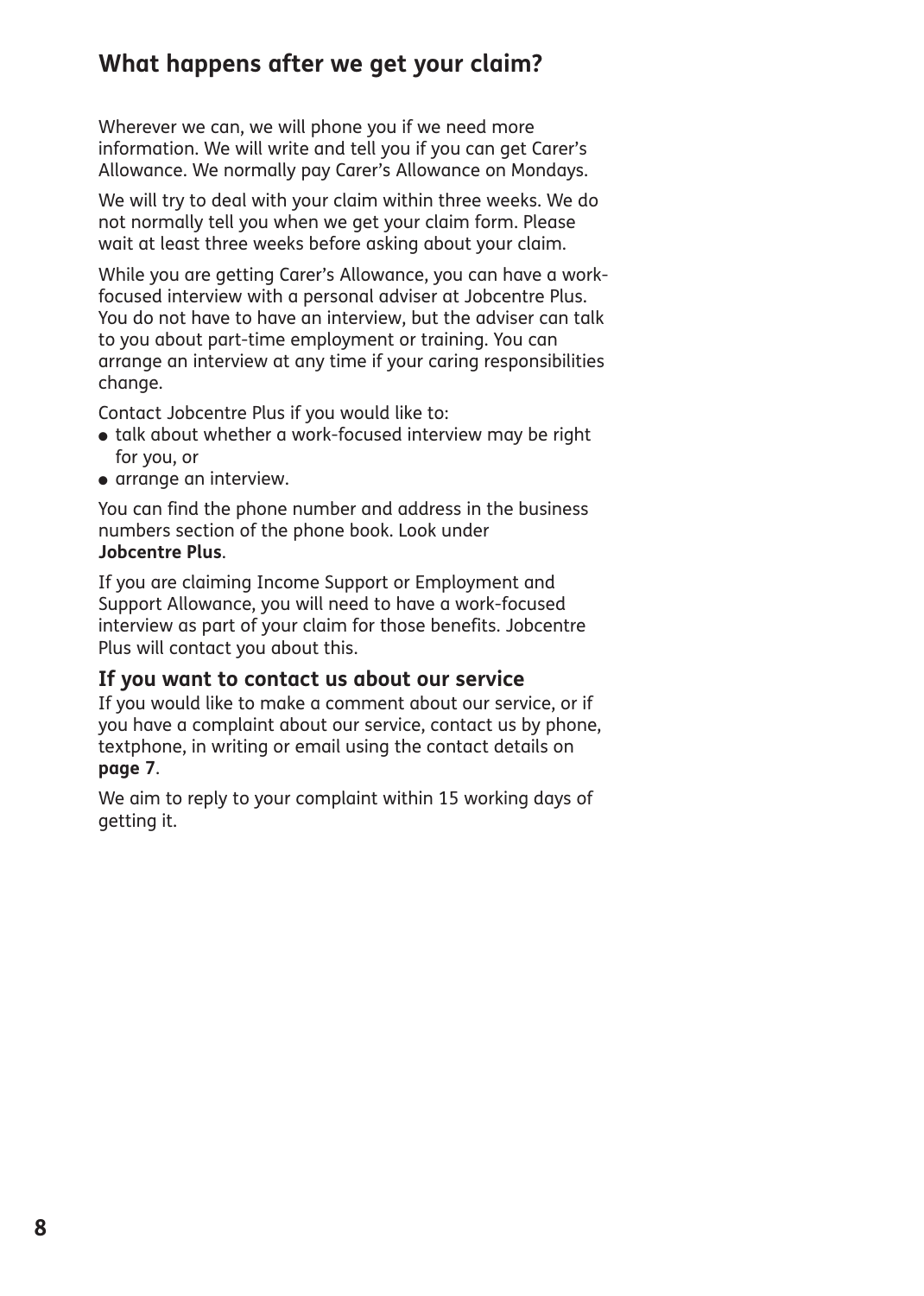## **What else can you claim?**

## **Jobseeker's Allowance, Income Support, Employment and Support Allowance and Pension Credit**

If you want to find out about or apply for Income Support, Jobseeker's Allowance or Employment and Support Allowance, contact Jobcentre Plus. You can also find out more about benefits and entitlements at your local Citizens Advice Bureau.

You can get leaflets about Income Support, Jobseeker's Allowance or Employment and Support Allowance from Jobcentre Plus. Or visit **www.gov.uk**

If you want to find out about or apply for Pension Credit, contact the Pension Service.

You can get a leaflet about Pension Credit from Jobcentre Plus or your Pension Centre. Or visit **www.gov.uk/pension-credit**

# **Child Tax Credit**

You may be able to claim Child Tax Credit. This is a payment to support families with children. You can claim it if you are responsible for children or young people.

To find out more about Child Tax Credit visit **www.gov.uk/child-tax-credit**

You can claim online too.

You can also call the HM Revenue and Customs helpline on:

- **0345 300 3900** if calling from the UK
- **+44 289 053 8192** if calling from outside the UK.

If you have speech or hearing difficulties you can contact HM Revenue and Customs using a textphone on **0345 300 3909**.

All lines are open 8am to 8pm Monday-Friday, 8am to 4pm Saturday. Lines are closed on Sundays, Christmas Day, Boxing Day and New Year's Day.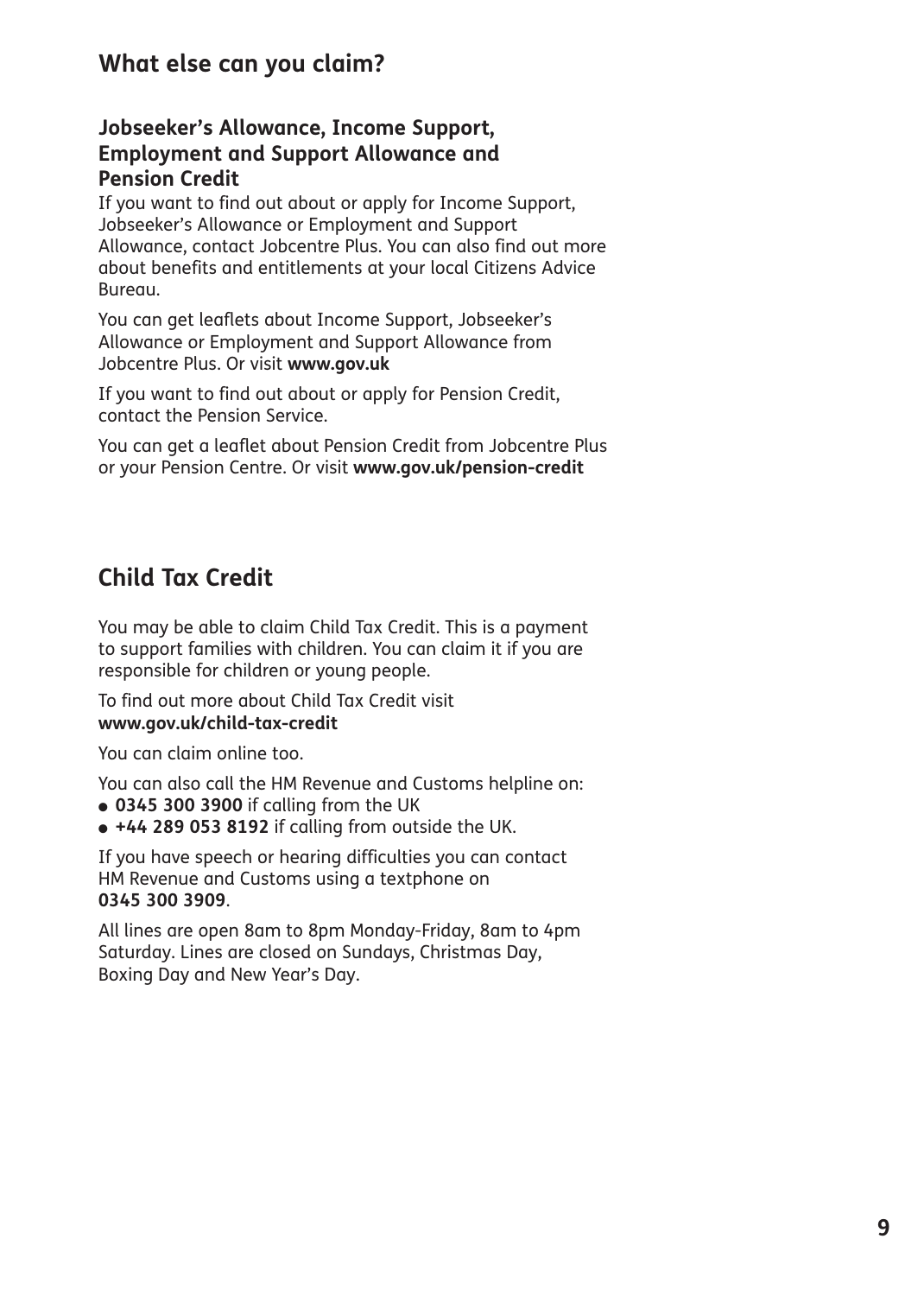# **Will Carer's Allowance affect other benefits you get?**

Even if you or your partner get other benefits or entitlements, you should claim Carer's Allowance.

If you get Carer's Allowance or have underlying entitlement to Carer's Allowance, we add an extra amount when we work out:

- $\bullet$  Pension Credit called the extra amount for caring
- Jobseeker's Allowance called Carer Premium
- Income Support called Carer Premium, and
- income-related Employment and Support Allowance called Carer Premium
- Universal Credit carer element.

To find out the current rates of these extra amounts, go to **www.gov.uk/carers-allowance** or ask for a leaflet about benefit rates.

*Underlying entitlement* means you are entitled to Carer's Allowance but it is not paid because you get another benefit or entitlement that is as much as or more than Carer's Allowance.

There is a list of benefits or entitlements on **page 11**.

If you are getting Housing Benefit or a reduction in your Council Tax the Carer Premium may be included when the local authority work out how much benefit you can get. You must tell the office that pays your Housing Benefit or the local authority, if there is a reduction in your Council Tax, about the dates that you have entitlement or underlying entitlement to Carer's Allowance in order to get extra help.

If someone is getting extra money for you with their benefit, this extra money will stop or reduce if you are paid Carer's Allowance.

## **If you put off claiming your State Pension**

Putting off claiming your State Pension is also known as *State Pension deferral*. Days for which you are paid Carer's Allowance will not count towards extra State Pension or the lump sum payment you could get when you do claim your State Pension.

If you have any questions about the effect of getting Carer's Allowance while deferring your State Pension, please contact the Pension Service or get their detailed guide about State Pension deferral. You can get a copy from their website at **www.gov.uk/deferring-state-pension**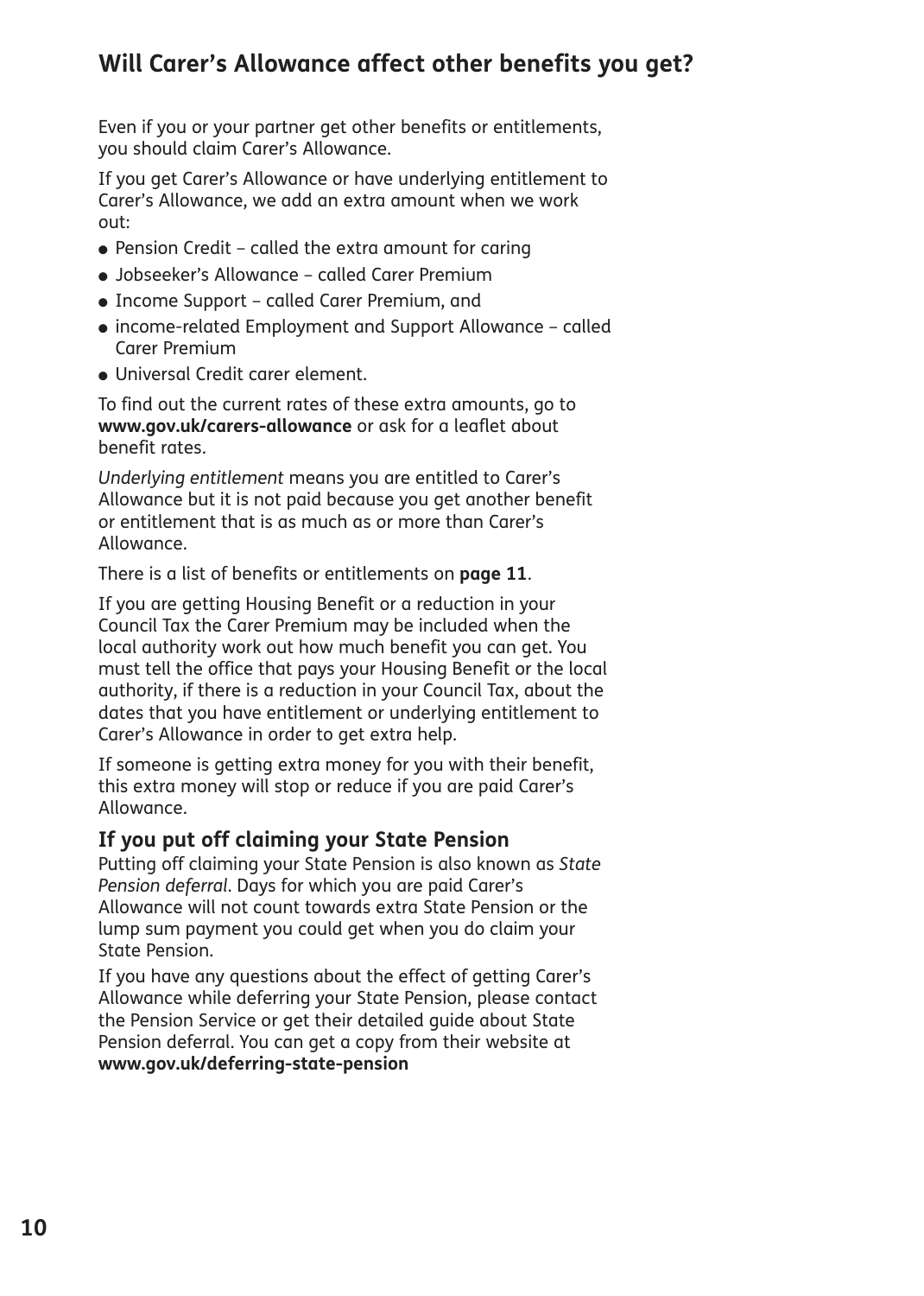# **Carer's Allowance and other benefits**

If you get any of the benefits shown below we may not be able to pay you Carer's Allowance:

- **.** State Pension
- **•** Incapacity Benefit
- **.** Severe Disablement Allowance
- $\bullet$  a training allowance
- Unemployability Supplement paid with Industrial Injuries Disablement Benefit or War Pension
- Widow's Pension or Bereavement Allowance
- Widowed Mother's Allowance or Widowed Parent's Allowance
- War Widow's or Widower's Pension
- **Maternity Allowance**
- **.** Industrial Death Benefit
- contribution-based Jobseeker's Allowance
- contribution-based Employment and Support Allowance.

If we do not pay you Carer's Allowance because you are getting one of these benefits, you may still be able to get extra money. The extra money may be added to your income based Jobseeker's Allowance, Income Support, Employment and Support Allowance, Pension Credit, Universal Credit or Housing Benefit. See **page 10** for details. If you wish to apply for a reduction in your Council Tax, or find out more about it, please contact your Local Authority.

If the amount of benefit you get is less than the amount of Carer's Allowance you could get, we will pay you the difference.

If someone is getting any of the benefits shown above, and these include extra money for you, we will arrange for the extra money to stop or reduce. We will then pay the Carer's Allowance to you.

If you get any Widow's Benefit or Bereavement Benefits, claim Carer's Allowance anyway because we may be able to give you National Insurance (NI) contribution credits. There is more about NI contribution credits on **page 12** of these notes.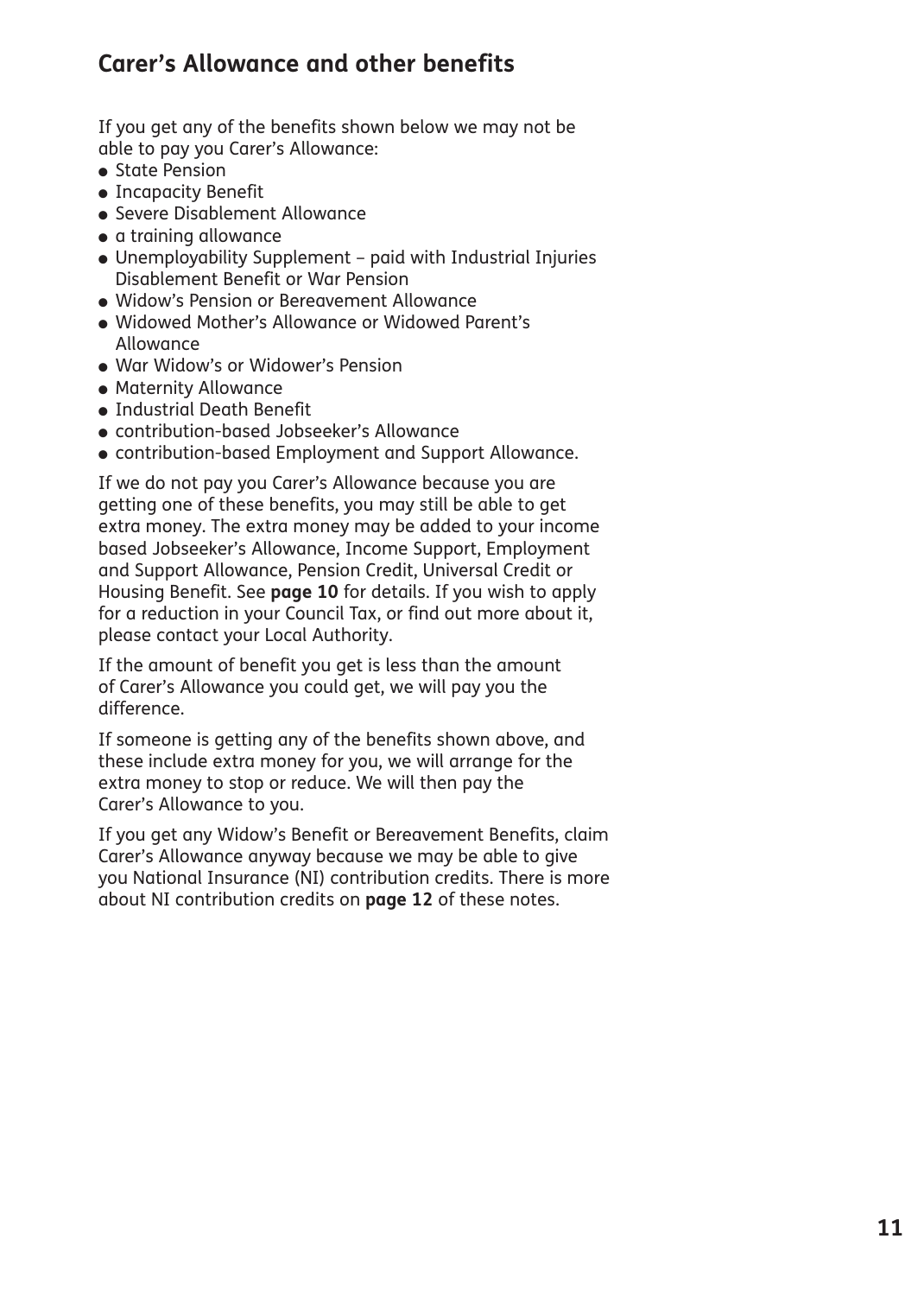## **More information about Carer's Allowance**

## **Christmas Bonus**

Just before Christmas each year you will get a tax-free Christmas Bonus with your Carer's Allowance. You will only get a Christmas Bonus with your Carer's Allowance if you do not get a Christmas Bonus with another benefit.

## **National Insurance (NI) contributions**

Every week we pay you Carer's Allowance we will add a Class 1 NI contribution credit to your NI record. We will also normally give you a Class 1 NI contribution credit for any week when you are entitled to Carer's Allowance but we do not pay you because you are also getting Widow's Benefits or Bereavement Benefits at the same or higher weekly rate as your Carer's Allowance.

These Class 1 NI contribution credits may help you to get the basic rate of other benefits or entitlements in the future.

You will not get a Class 1 NI contribution credit with your Carer's Allowance:

- if you are already getting Class 1 NI contribution credits with another benefit. For example, you may be getting contribution credits with your Incapacity Benefit or Employment and Support Allowance.
- if you are a married woman who has elected to pay reduced-rate contributions when in work. But read about Carer's Credit on **page 14**.

## **State Second Pension**

For each week that we pay you Carer's Allowance, and for some periods before your Carer's Allowance begins and ends, you will automatically build up extra pension called State Second Pension. This is sometimes called 'additional pension'. If we do not pay your Carer's Allowance because you are getting other benefits or entitlements at the same or higher weekly rate, you will still build up State Second Pension. The extra pension will be paid with your basic State Pension when you reach state pension age.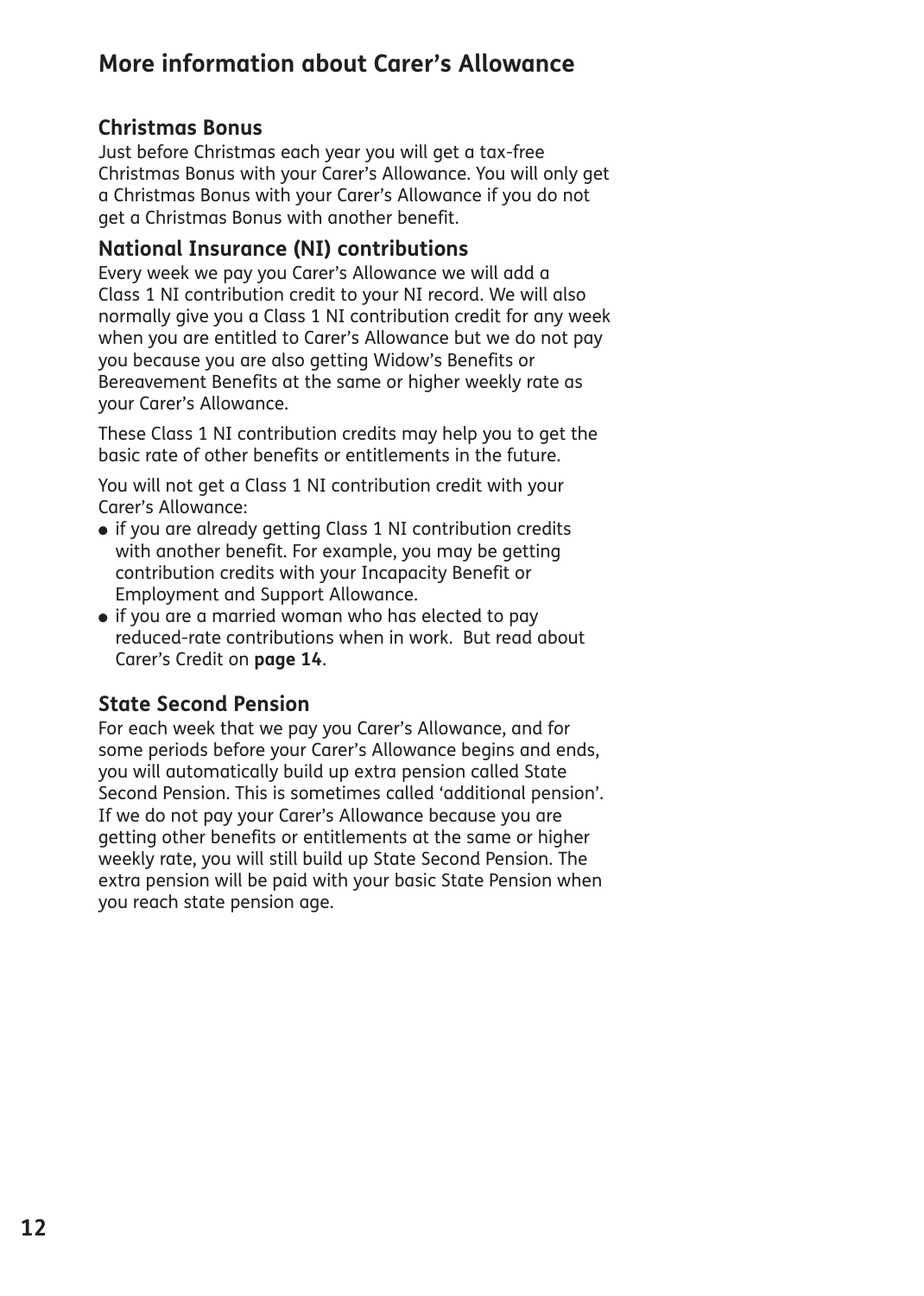## **If someone else is also looking after the same person**

If someone else is also looking after the same person as you are, only one of you can get Carer's Allowance. Two people cannot get Carer's Allowance at the same time for looking after the same person. You must decide between you who is going to claim it. See **page 15** for where to get help and advice.

### **If you look after more than one person**

We will only pay you Carer's Allowance once each week even if you look after more than one person.

## **The time you spend looking after someone**

If you stop looking after the person for a short time, you may still get Carer's Allowance.

For example, you may be able to get Carer's Allowance if you, or the person you look after, go into hospital or somewhere like that.

### **But you must tell us straight away about any week when you look after someone for less than 35 hours.**

By *week* we mean from the start of a Sunday to the end of the next Saturday.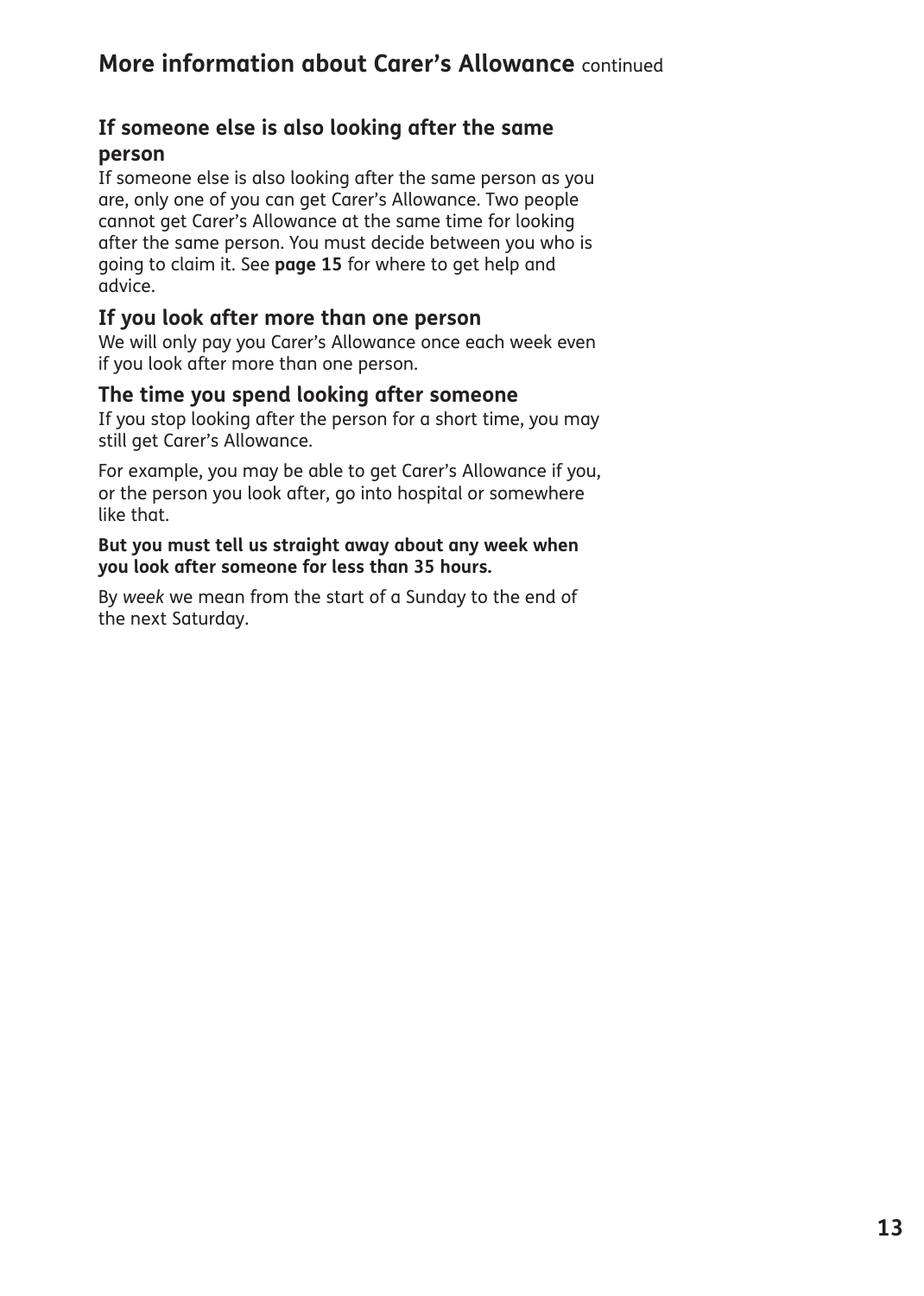# **Carer's Credit**

## **Carer's Credit**

National Insurance credits for carers of working age can automatically protect your future entitlement to the basic elements of the State Pension and Bereavement Benefits when Carer's Allowance is not being paid for any reason. The credit may also help you to build up some additional pension, sometimes called State Second Pension. Any additional pension you are entitled to will be paid with your basic State Pension when you claim it.

Carer's Credit will cover periods of up to 12 weeks:

- before your Carer's Allowance entitlement begins
- $\bullet$  during any breaks in care, and
- at the end of any period of Carer's Allowance entitlement.

If you are a married woman paying reduced rate NI contributions, we cannot give you Class 1 NI contribution credits for each week you are paid Carer's Allowance. However, you will receive Carer's Credit for each week you are entitled to Carer's Allowance in addition to the 12-week periods described above.

If you are not entitled to Carer's Allowance, or it has ended but you are providing care for one or more people for a total of 20 hours or more each week, you may be able to get Carer's Credit.

You can find out more about Carer's Credit and how to apply by visiting **www.gov.uk/carers-allowance** or by phoning **0845 608 4321**.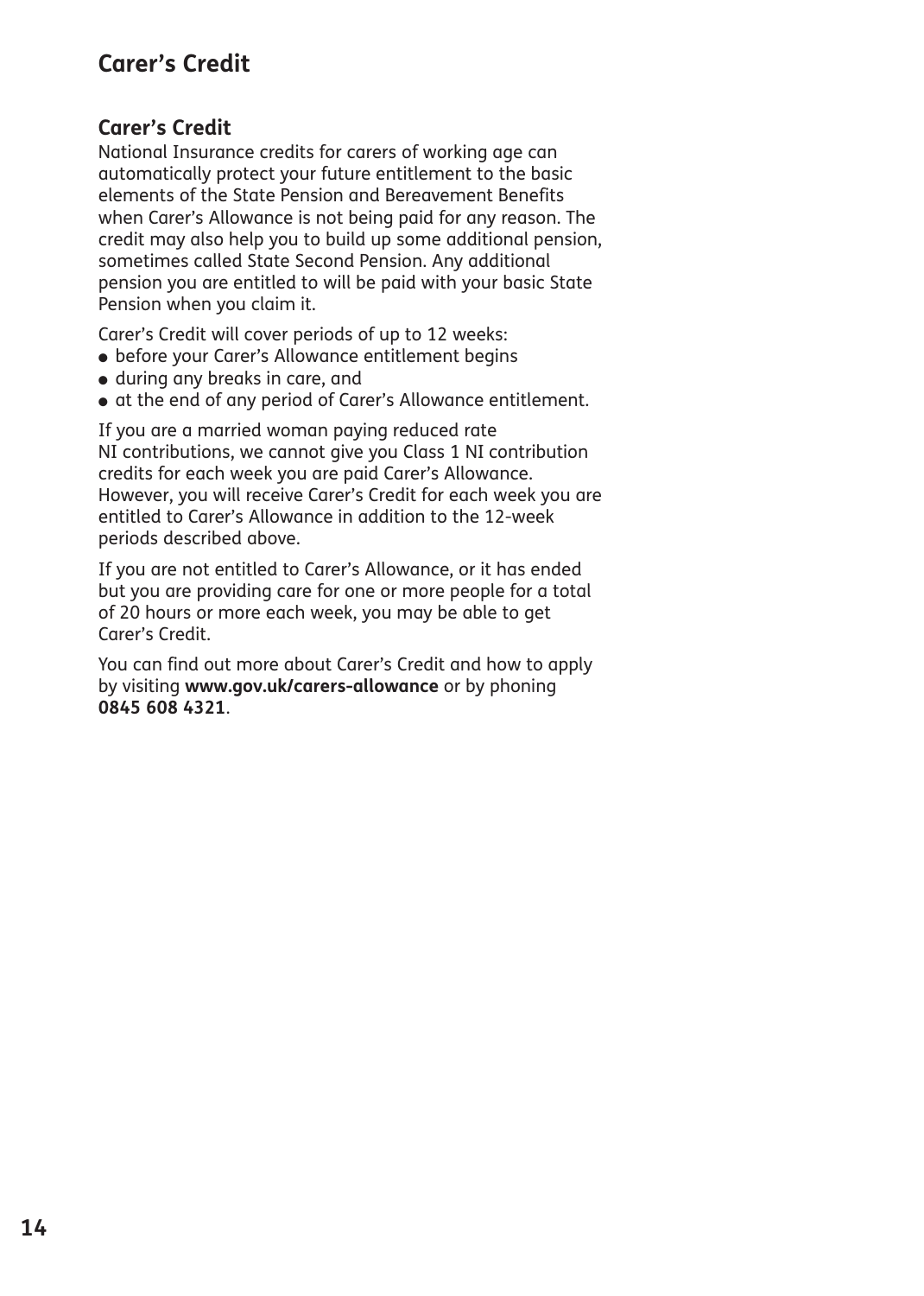## **Where to get help and advice**

- If you want general advice and information about benefits or entitlements, get in touch with Jobcentre Plus. The phone number and address are in the business numbers section of the phone book under **Jobcentre Plus**. You can find more information and claim forms online at **www.gov.uk/browse/benefits**
- If you want information about Pension Credit, you can phone the Pension Service. The number is **0845 60 60 265**. Or visit the Pension Service website at **www.gov.uk/browse/working**
- If you want to know about benefits or entitlements for disabled people, phone the Benefit Enquiry Line. The number is freephone **0800 88 22 00**. The person you speak to will not have your records so they can only give you general advice. If you have speech or hearing difficulties you can contact the

Benefit Enquiry Line using a textphone on freephone **0800 24 33 55**.

- You can get help at an advice centre like the Citizen's Advice Bureau.
- You can get in touch with Carers UK who can offer advice on a range of issues. Their helpline number is freephone **0808 808 7777**. The lines are open from 10am to 12 noon and from 2pm to 4pm on Wednesdays and Thursdays only. Or you can visit the Carers UK website at **www.carersuk.org**
- For information about financial support, rights, carers organisations, employment, independent living and much more, visit **www.gov.uk**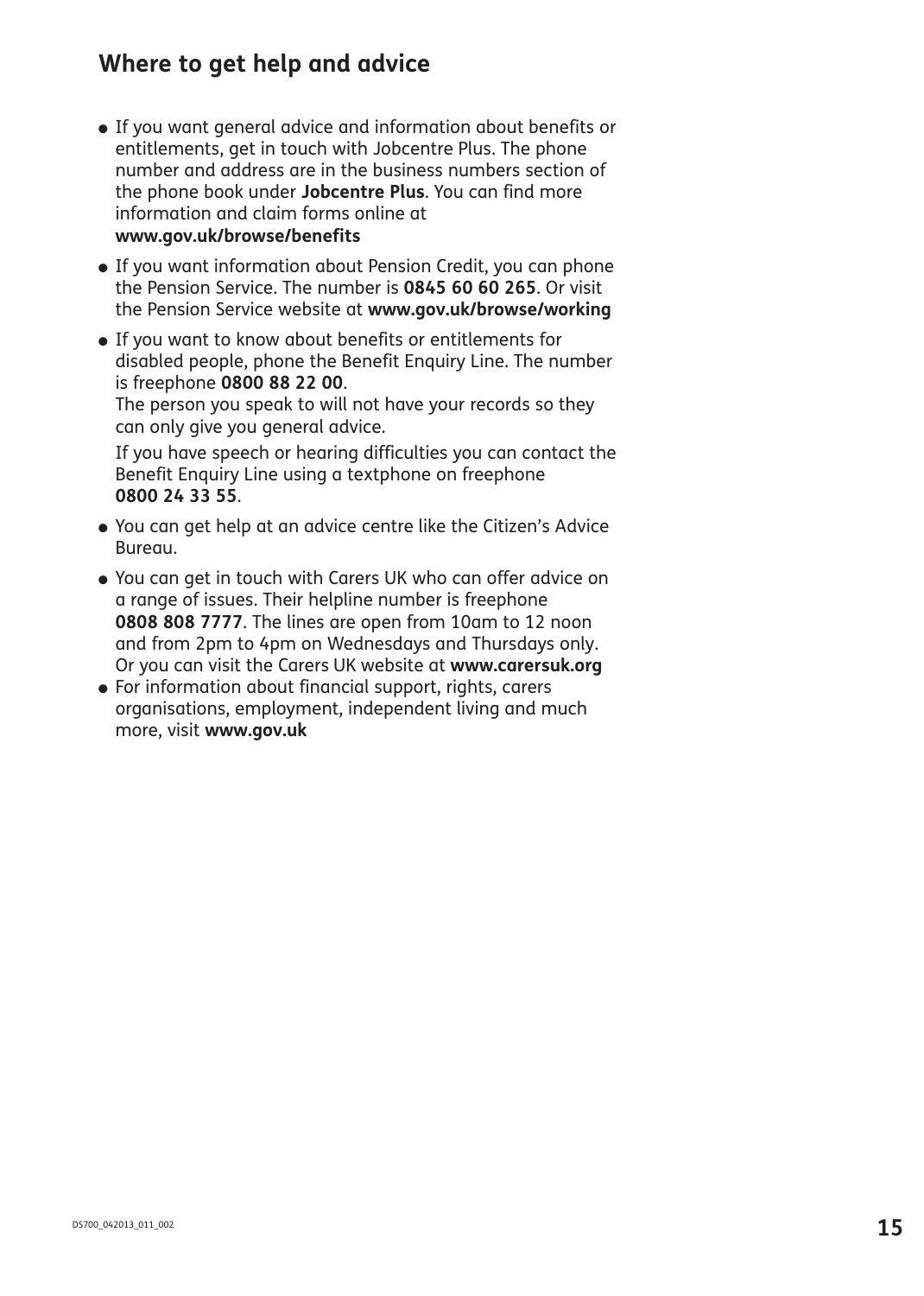# **Carer's Allowance**  24-Apr-13

Disability and **Carers Service** Department for **Work and Pensions** 

## **Claim form**

- Use this form to claim Carer's Allowance.
- Please read the Notes that came with the claim pack before you fill in the form.
- The form must be filled in by you, the carer, not the person you look after.
- Please write clearly in ink.

**i**

- Please answer all of the questions and send us all the documents we ask for.
- Contact us if you cannot fill in this form or send us the documents we ask for. Any benefit you may be entitled to may be delayed.

This form is available in **large print** or **braille**. Please ring **0845 608 4321.**

If you have speech or hearing difficulties, you can contact us by textphone on **0845 604 5312**.

Our **textphone** service does not receive messages from mobile phones.

## **About you – the carer**

Please answer the questions on this form in BLOCK CAPITALS.

| Title, for example<br>Mr, Mrs, Miss, Ms.                                     |         |                                                                                                                           |        |
|------------------------------------------------------------------------------|---------|---------------------------------------------------------------------------------------------------------------------------|--------|
| <b>Surname or family name</b>                                                |         |                                                                                                                           |        |
| All other names in full                                                      |         |                                                                                                                           |        |
| All other surnames or family<br>names you have used or have<br>been known by |         |                                                                                                                           |        |
| <b>National Insurance (NI)</b><br>number                                     | Letters | <b>Numbers</b>                                                                                                            | Letter |
|                                                                              |         | You can get this from your NI number card, letters about<br>benefits, payslips or form P60. If you do not tell us your NI |        |

number, this could delay any benefit you may be entitled to.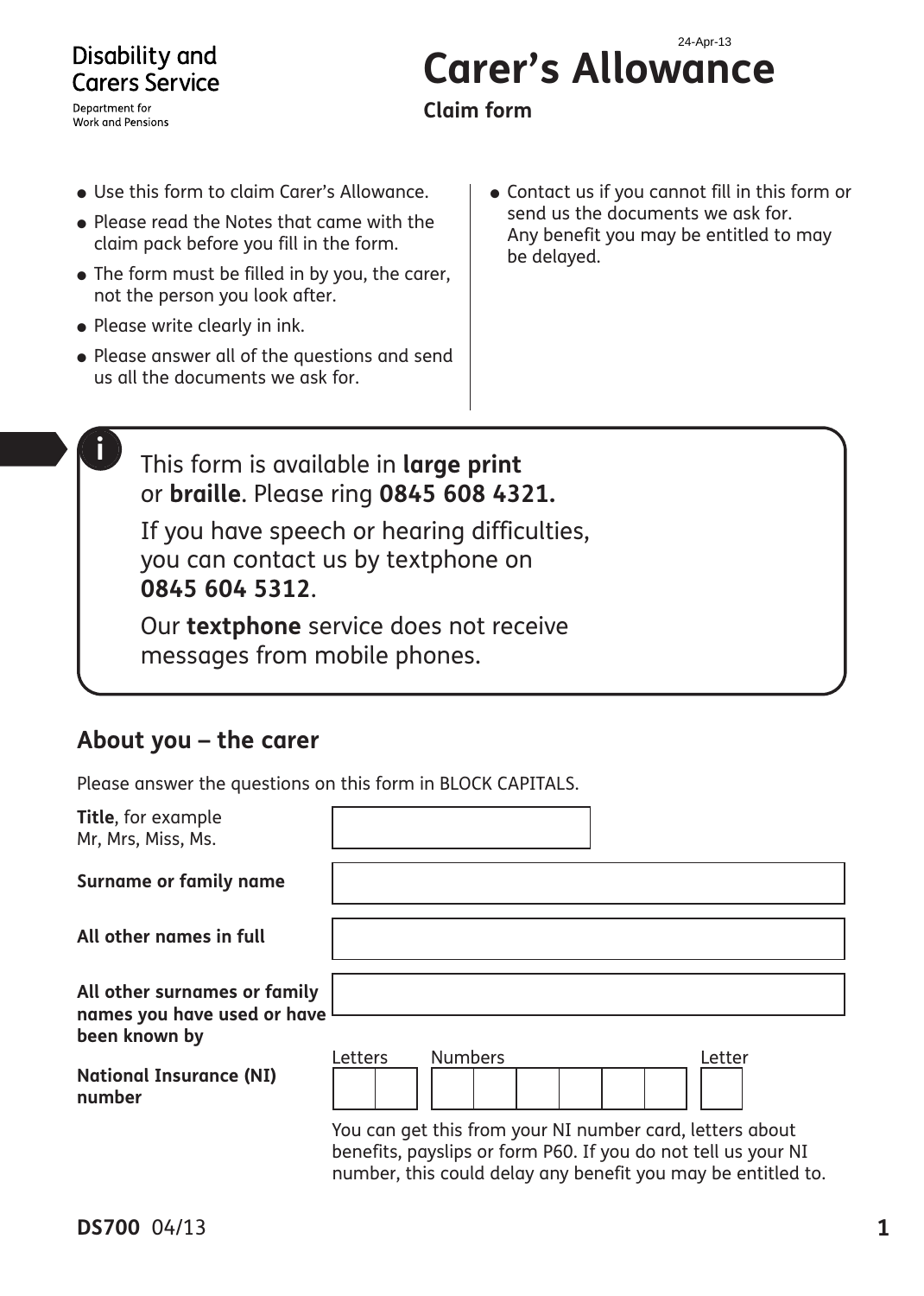## **About you – the carer** continued



**Address**

| Postcode |  |  |  |  |
|----------|--|--|--|--|

#### **Daytime phone number**

where we can contact you or leave a message. Please include the dialling code.

If you have speech or hearing difficulties and would like us to contact you by **textphone**, tick here.

#### **Mobile number**

If you live in Wales and would like us to contact you in Welsh, tick this box.

## **About your Carer's Allowance**

### **When do you want your Carer's Allowance claim to start?**

You must give us an exact date or your claim may be delayed.

If you do not fill in the **day, month and year**, we cannot accept your claim and will return this form to you.

| Day | Month | Year |  |
|-----|-------|------|--|
|     |       |      |  |

Please make a note of this date as we will ask you about it again later.

#### Example of an exact date

21 / 03 / 2011



For more information please read **page 6** of the **Notes**. **i**



**2**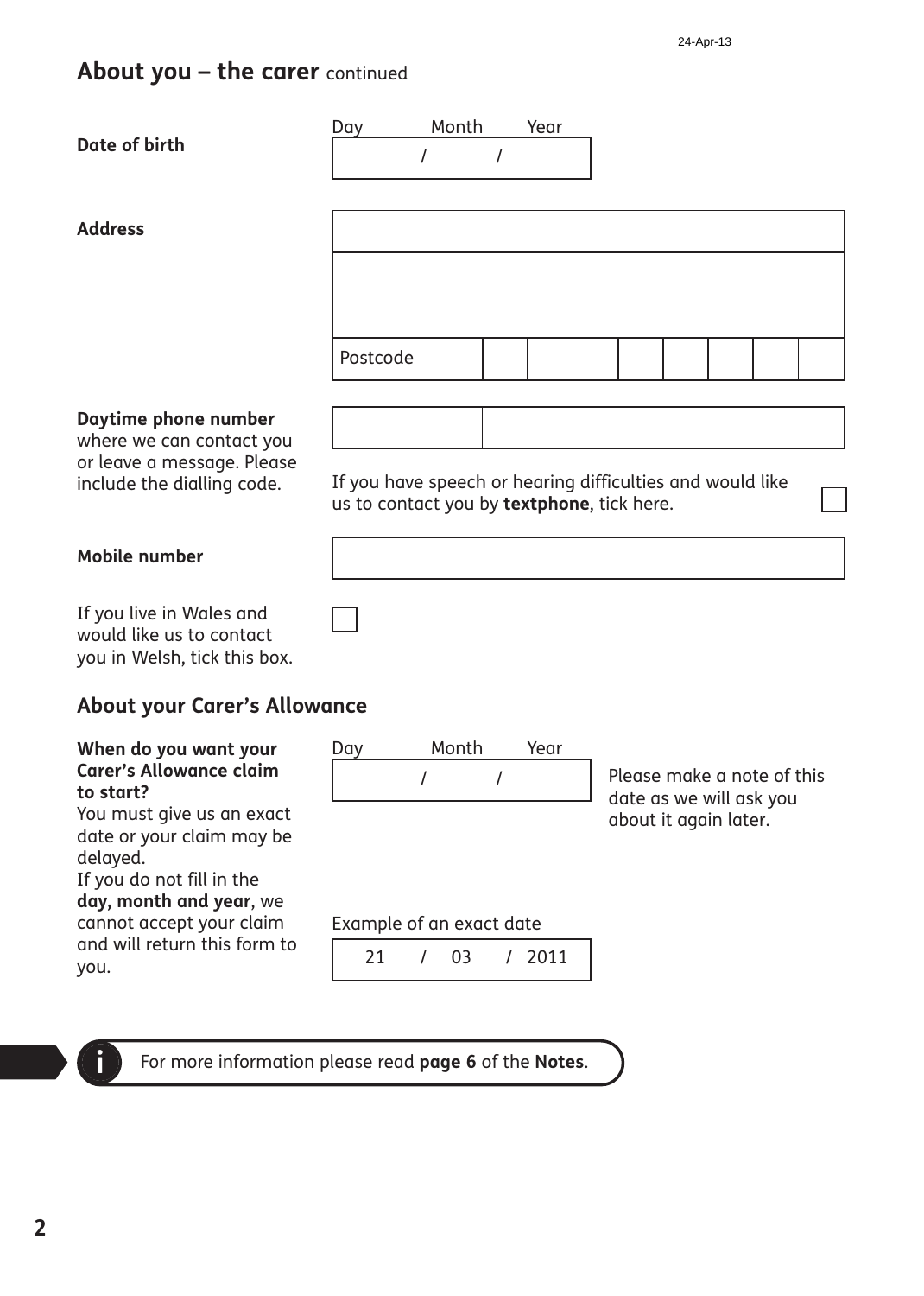# **About you – the carer** continued

| What is your nationality?<br>For example, British.<br>If you are not sure of your           |                                                            |
|---------------------------------------------------------------------------------------------|------------------------------------------------------------|
| nationality, please refer to<br>your passport, if you have<br>one.                          |                                                            |
| Have you always lived in                                                                    | Go to the next question.<br>No                             |
| the United Kingdom?                                                                         | Go to About your partner.<br><b>Yes</b>                    |
| Are you currently living                                                                    | We will contact you about this.<br><b>No</b>               |
| in the United Kingdom?                                                                      | Go to the next question.<br><b>Yes</b>                     |
| When did you arrive in the<br><b>United Kingdom?</b>                                        | $\prime$<br>I                                              |
| What country did you come<br>from?                                                          |                                                            |
| Do you plan to go back to                                                                   | No                                                         |
| that country?                                                                               | Please tell us when.<br>$\prime$<br>$\prime$<br><b>Yes</b> |
| What is the visa reference                                                                  |                                                            |
| number in your passport?                                                                    |                                                            |
| This is normally two letters<br>followed by six numbers, for<br>example AB123456. It is not |                                                            |
| your passport number.                                                                       |                                                            |

If there are other personal details you think we should know, for example previous names or addresses, please tell us about them on **page 26**.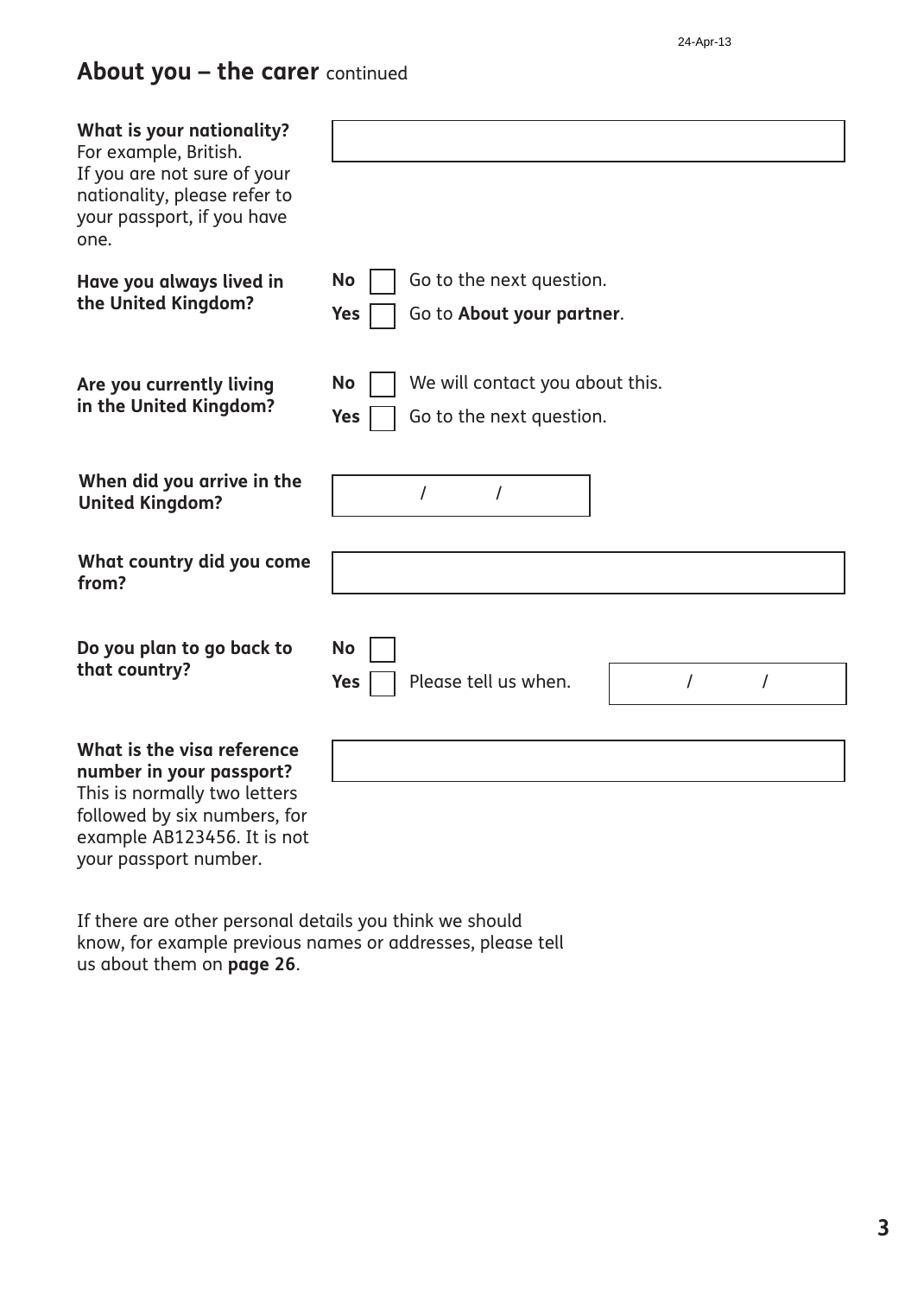# **About your partner**

**Please tell us about your partner, if you have one.** 

| By partner we mean:<br>married, or<br>partners.                                                                                                                                                                                                                              | a person you are married to or live with as if you are<br>a civil partner or a person you live with as if you are civil |                                                                                                  |
|------------------------------------------------------------------------------------------------------------------------------------------------------------------------------------------------------------------------------------------------------------------------------|-------------------------------------------------------------------------------------------------------------------------|--------------------------------------------------------------------------------------------------|
| What is your marital or civil<br>partnership status?                                                                                                                                                                                                                         | single<br>married or civil partner<br>living with partner                                                               | separated<br>divorced or civil<br>partnership dissolved<br>widowed or surviving<br>civil partner |
| Have you had a partner at<br>any time since the date<br>you want to claim from?<br>If you have separated from<br>your partner since the date<br>you want to claim from, we<br>still need to know their<br>details.<br>Have you separated from<br>your partner since the date | Please go to page 6.<br>No<br><b>Yes</b><br>date they joined.<br>No                                                     | If your partner joined your household after<br>the date you want to claim from, tell us the      |
| you want to claim from?                                                                                                                                                                                                                                                      | When did you separate?<br>Yes                                                                                           |                                                                                                  |
| Your partner's title, for<br>example Mr, Mrs, Miss, Ms.                                                                                                                                                                                                                      |                                                                                                                         |                                                                                                  |
| Their surname or<br>family name                                                                                                                                                                                                                                              |                                                                                                                         |                                                                                                  |
| Their other names in full                                                                                                                                                                                                                                                    |                                                                                                                         |                                                                                                  |
| All other surnames or family<br>names they have used or<br>have been known by                                                                                                                                                                                                |                                                                                                                         |                                                                                                  |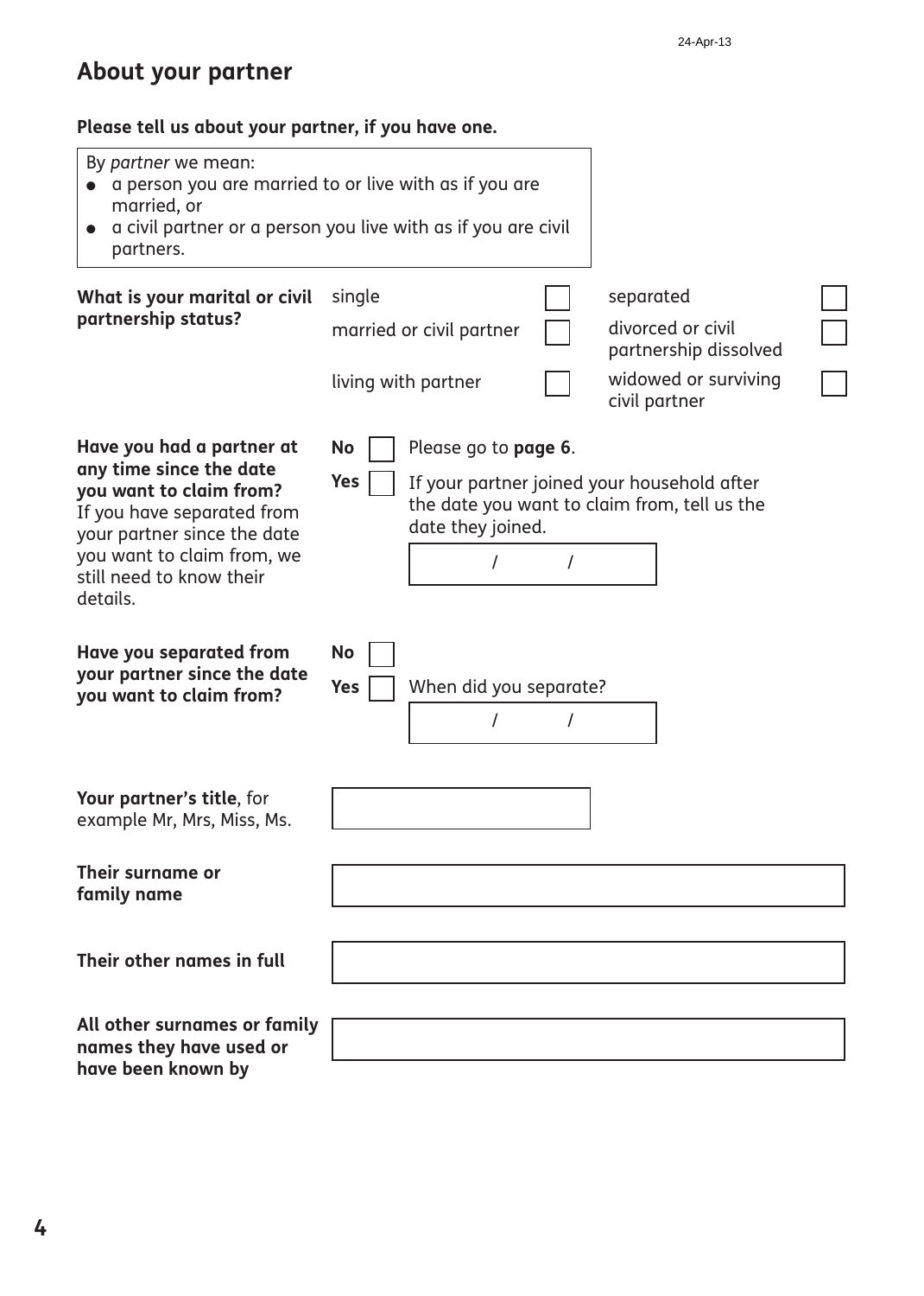# **About your partner** continued

|                                                     | Letters                                                                                                                                                                                     | <b>Numbers</b> |      |  | Letter |  |
|-----------------------------------------------------|---------------------------------------------------------------------------------------------------------------------------------------------------------------------------------------------|----------------|------|--|--------|--|
| <b>Their National Insurance</b><br>(NI) number      |                                                                                                                                                                                             |                |      |  |        |  |
|                                                     | You can get this from their NI number card, letters about<br>benefits, payslips or form P60. If you do not tell us their NI<br>number, this could delay any benefit you may be entitled to. |                |      |  |        |  |
|                                                     | Day                                                                                                                                                                                         | Month          | Year |  |        |  |
| Their date of birth                                 |                                                                                                                                                                                             |                |      |  |        |  |
| <b>Their address</b><br>if different from yours     | Postcode                                                                                                                                                                                    |                |      |  |        |  |
|                                                     |                                                                                                                                                                                             |                |      |  |        |  |
| What is their nationality?<br>For example, British. |                                                                                                                                                                                             |                |      |  |        |  |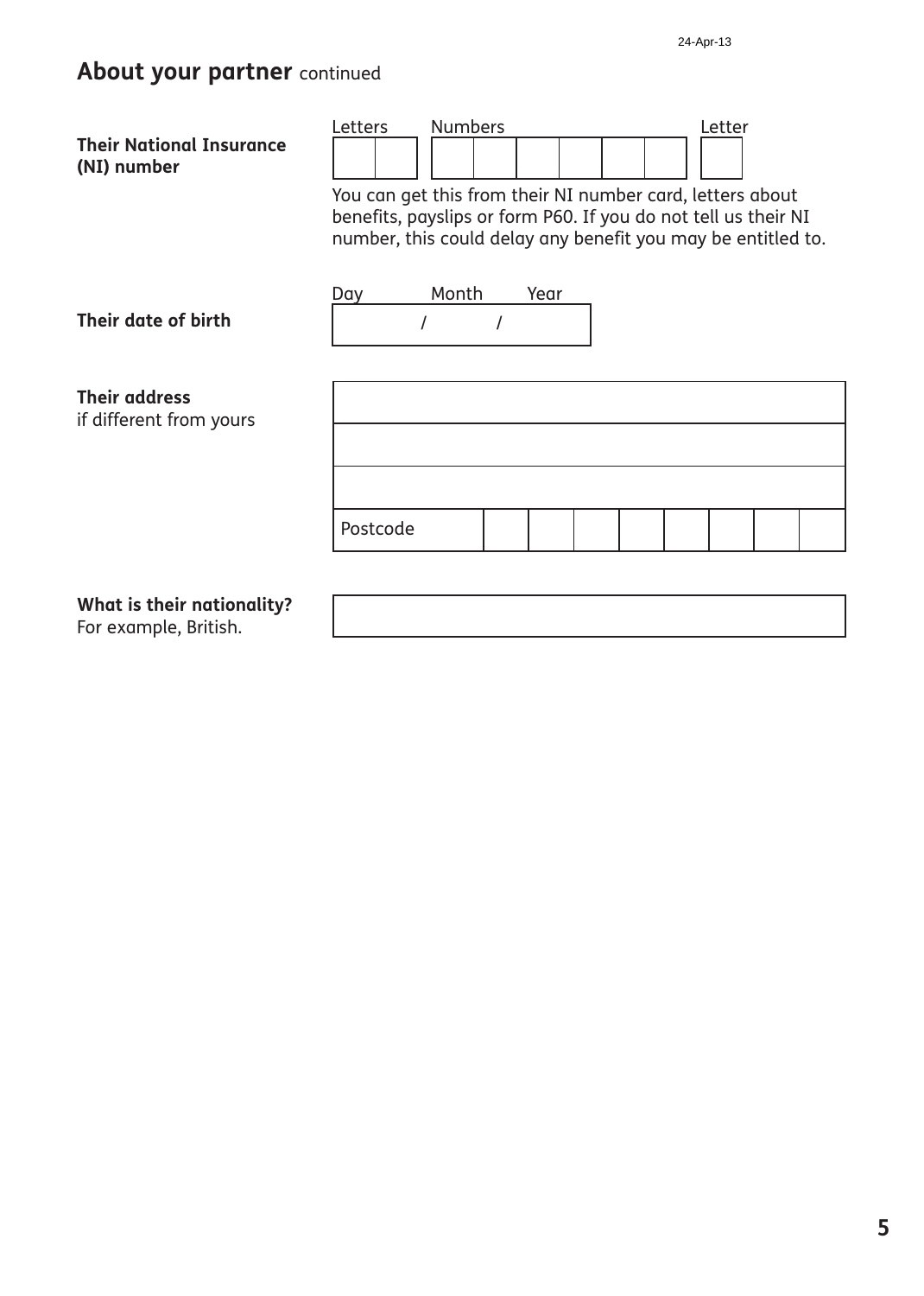# **About the care you provide**

### **Please tell us about the person you look after.**

This will help us deal with your claim more quickly.

| <b>Title, for example</b><br>Mr, Mrs, Miss, Ms.                                                            |                                                                                                                                                                                                                                                                                                                                                            |
|------------------------------------------------------------------------------------------------------------|------------------------------------------------------------------------------------------------------------------------------------------------------------------------------------------------------------------------------------------------------------------------------------------------------------------------------------------------------------|
| Their surname or family<br>name                                                                            |                                                                                                                                                                                                                                                                                                                                                            |
| Their other names in full                                                                                  |                                                                                                                                                                                                                                                                                                                                                            |
| <b>Their National Insurance</b><br>(NI) number                                                             | <b>Numbers</b><br>Letters<br>Letter<br>You can get this from their NI number card, letters about<br>benefits, payslips or form P60.<br>Children aged 16 and under have NI numbers. The child's NI<br>number is the reference number on letters about Disability<br>Living Allowance for the child.<br>This will help us deal with your claim more quickly. |
| Their date of birth                                                                                        | Month<br>Year<br>Day<br>I<br>I                                                                                                                                                                                                                                                                                                                             |
| <b>Their address</b><br>You do not have to live at<br>the same address as the<br>person you look after.    |                                                                                                                                                                                                                                                                                                                                                            |
|                                                                                                            | Postcode                                                                                                                                                                                                                                                                                                                                                   |
| Their daytime phone<br>number, including dialling<br>code. We will not give this<br>number to anyone else. |                                                                                                                                                                                                                                                                                                                                                            |
| What relation is this person<br>to you?<br>If no relation, write None.                                     |                                                                                                                                                                                                                                                                                                                                                            |
| Does the person you look<br>after get Armed Forces<br><b>Independence Payment?</b>                         | No<br>Yes                                                                                                                                                                                                                                                                                                                                                  |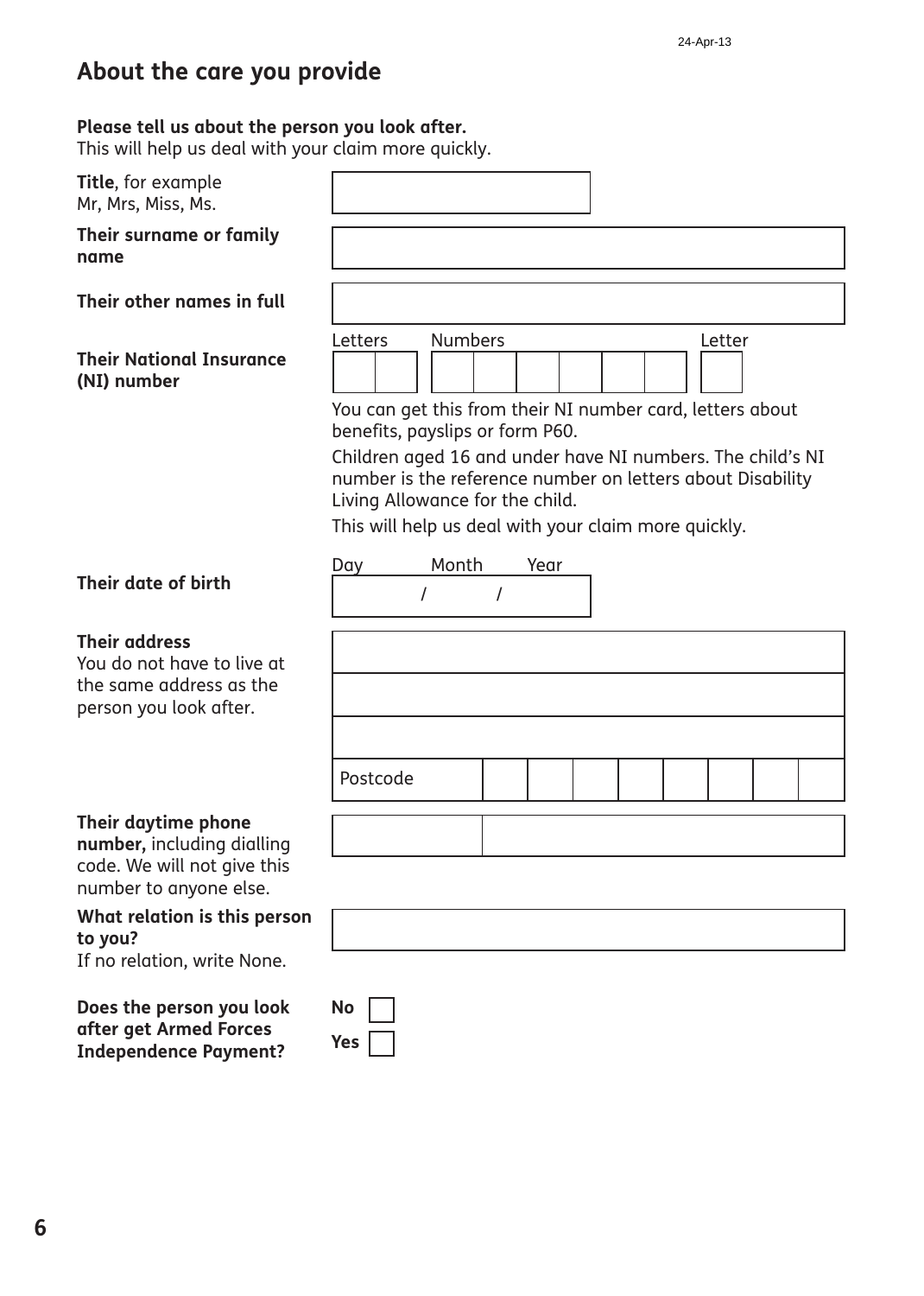# **About the care you provide** continued

| Has someone paid you to<br>look after this person since<br>the date you want to claim<br>from?                                                                                         | <b>No</b><br>Yes<br>Please tell us about the person who pays you.                                                                 |
|----------------------------------------------------------------------------------------------------------------------------------------------------------------------------------------|-----------------------------------------------------------------------------------------------------------------------------------|
| Their surname or family<br>name                                                                                                                                                        |                                                                                                                                   |
| Their other names in full                                                                                                                                                              |                                                                                                                                   |
| <b>Their address</b>                                                                                                                                                                   |                                                                                                                                   |
|                                                                                                                                                                                        |                                                                                                                                   |
|                                                                                                                                                                                        |                                                                                                                                   |
|                                                                                                                                                                                        | Postcode                                                                                                                          |
| How much do they pay you<br>each week?                                                                                                                                                 | £                                                                                                                                 |
| When did you start getting<br>this money?                                                                                                                                              | I<br>1                                                                                                                            |
| Has anyone else claimed<br><b>Carer's Allowance for this</b><br>person before?<br>Two people cannot get<br>Carer's Allowance at the<br>same time for looking after<br>the same person. | <b>No</b><br>Please tell us about the person who claimed before.<br>Yes<br>For more information please read page 13 of the Notes. |
| Their surname or family<br>name                                                                                                                                                        |                                                                                                                                   |
| Their other names in full                                                                                                                                                              |                                                                                                                                   |
| <b>Their address</b>                                                                                                                                                                   |                                                                                                                                   |
|                                                                                                                                                                                        |                                                                                                                                   |
|                                                                                                                                                                                        |                                                                                                                                   |
|                                                                                                                                                                                        | Postcode                                                                                                                          |
| <b>Their National Insurance</b><br>(NI) number, if you know it.                                                                                                                        | <b>Numbers</b><br>Letters<br>Letter<br>Month<br>Year                                                                              |
| Their date of birth                                                                                                                                                                    | Day<br>Ι                                                                                                                          |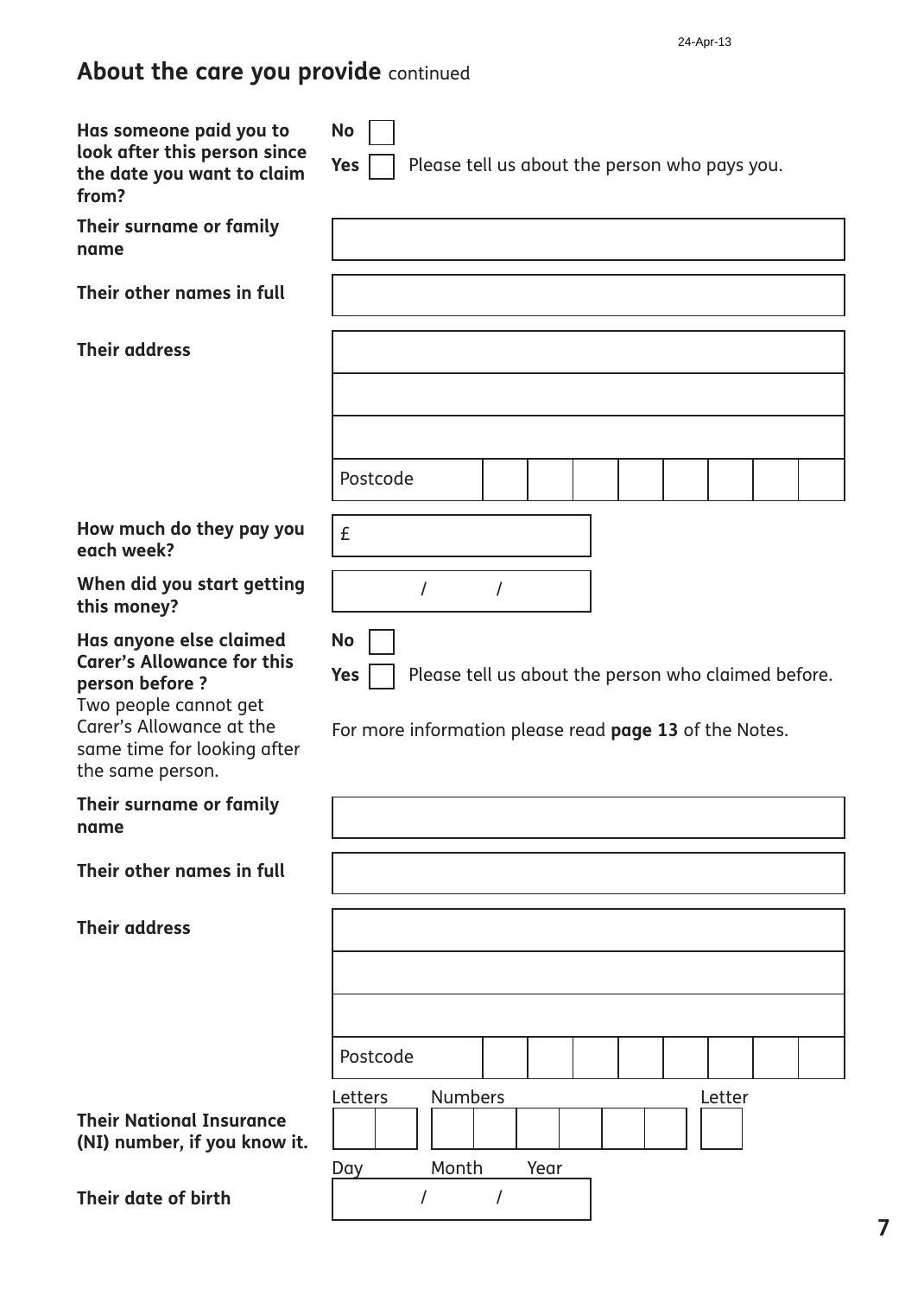## **About the care you provide** continued

| Do you spend 35 hours or<br>more each week caring for<br>the person you look after? | <b>No</b><br><b>Yes</b>                  |
|-------------------------------------------------------------------------------------|------------------------------------------|
| Have you had any breaks in                                                          | No                                       |
| looking after this person                                                           | Yes                                      |
| since the date you want to                                                          | Use the table below to give us the exact |
| claim from?                                                                         | dates and times of the breaks.           |

By *break* we mean time when, for any reason, you spent less than 35 hours a week caring for the person you look after. For example, if:

- $\bullet$  they were in respite care, in hospital or on holiday without you, or
- you were in hospital or on holiday without them.

|      | Date | Time  | Reason for the break | $\checkmark$ |
|------|------|-------|----------------------|--------------|
| From |      | am/pm |                      |              |
| To   |      | am/pm |                      |              |
| From |      | am/pm |                      |              |
| To   |      | am/pm |                      |              |
| From |      | am/pm |                      |              |
| To   |      | am/pm |                      |              |

If you had more than three breaks, please tell us about them on **page 26**.

#### **Please put a tick in the last column if you or the person you look after were getting medical or other treatment as an in-patient in a hospital or similar place.**

By *medical treatment* we mean things like surgical treatment or the administration of drugs and injections.

By *other treatment* we mean nursing services by professionally trained staff. This includes things like:

- **o** observation
- $\bullet$  therapy
- $\bullet$  support services
- advice and training in social and domestic skills.

It does not include straightforward care or attention by unqualified staff.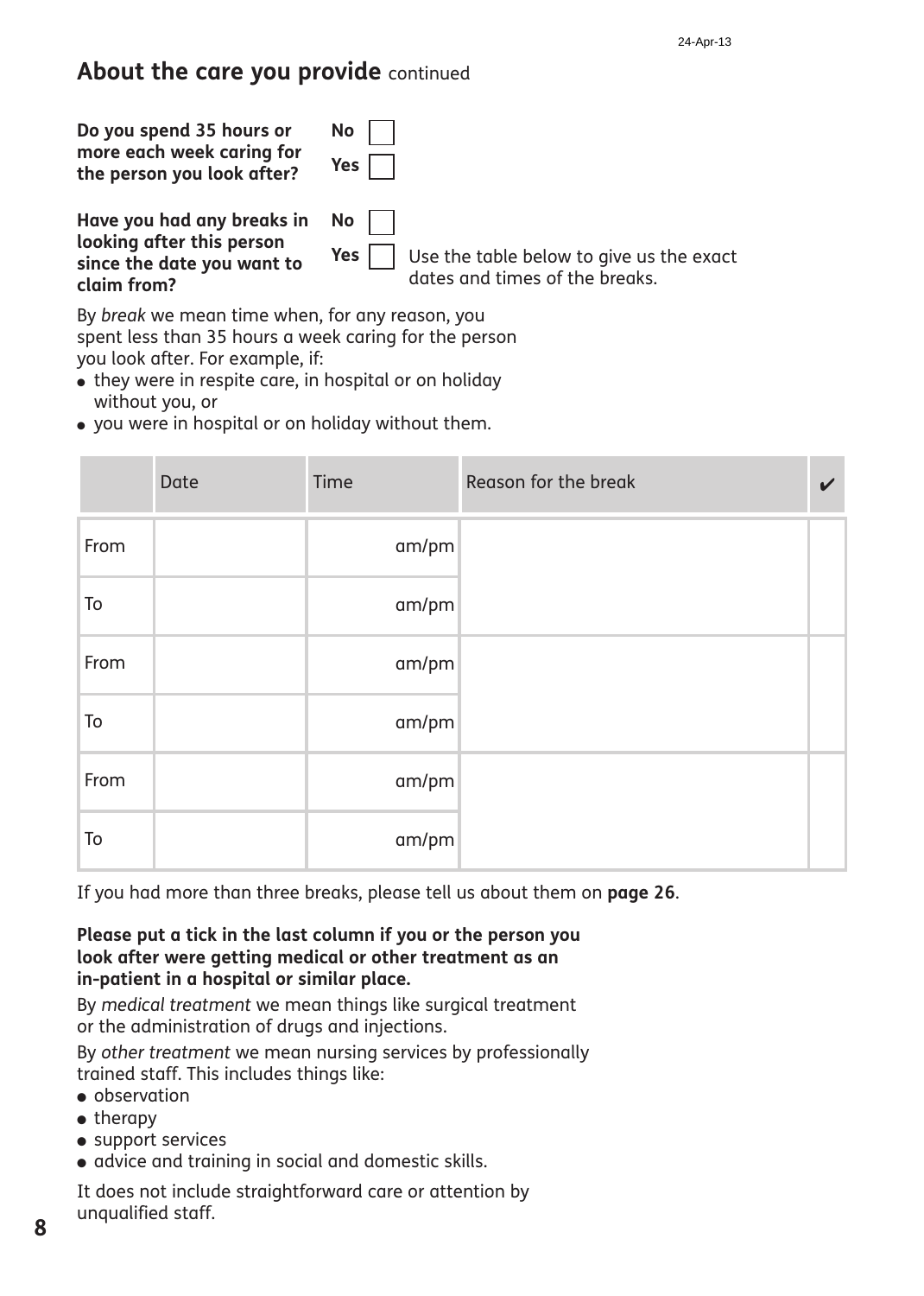# **About the care you provide** continued

**to claim from?**

| Did you look after this<br>person for at least 35<br>hours each week before<br>the date you want to<br>claim from? | <b>No</b><br><b>Yes</b> | When did you start to look after this person?                              |
|--------------------------------------------------------------------------------------------------------------------|-------------------------|----------------------------------------------------------------------------|
| Have you had any other<br>breaks in looking after this<br>person in the 26 weeks<br>before the date you want       | <b>No</b><br><b>Yes</b> | Use the table below to give us the exact<br>dates and times of the breaks. |

|      | Date | Time  | Reason for the break | $\checkmark$ |
|------|------|-------|----------------------|--------------|
| From |      | am/pm |                      |              |
| To   |      | am/pm |                      |              |
| From |      | am/pm |                      |              |
| To   |      | am/pm |                      |              |
| From |      | am/pm |                      |              |
| To   |      | am/pm |                      |              |

If you had more than three breaks, please tell us about them on **page 26**.

**Please put a tick in the last column if you or the person you look after were getting medical or other treatment as an inpatient in a hospital or similar place.**

| Was the person you look<br>after away from home in<br>any of the breaks you have | <b>No</b><br>Yes | Where did they stay? |  |  |  |  |
|----------------------------------------------------------------------------------|------------------|----------------------|--|--|--|--|
| told us about?                                                                   |                  |                      |  |  |  |  |
|                                                                                  |                  |                      |  |  |  |  |
|                                                                                  |                  |                      |  |  |  |  |
|                                                                                  |                  | Postcode             |  |  |  |  |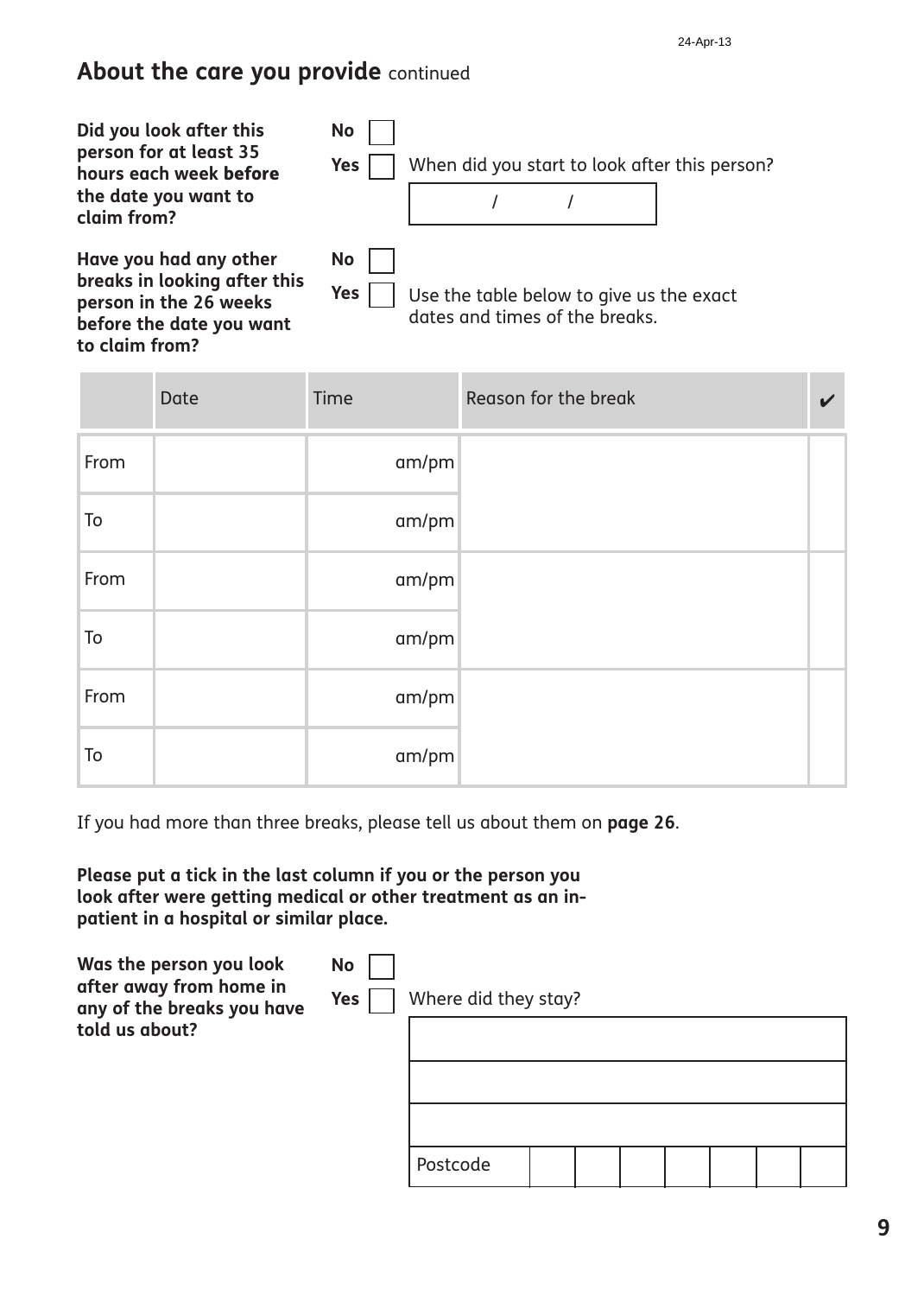## **Statement on behalf of the person you look after**

The person you look after needs to know if you are claiming Carer's Allowance as this may affect some of their benefits.

There are 3 statements in this section. One of them must be signed. The questions will help you decide who needs to sign.

**Can the person you look after sign a statement?**

- **No**
- If the person you look after is unable to sign **Statement 1** because of a health condition, a disability, or because they are under 16, someone who acts for them can sign on their behalf. Please go to **Statement 2** on **page 11**

**Yes**

Please ask them to read the notes below, then to sign **Statement 1** below**.** Then go to **page 13.**

## **Notes for the person being looked after**

If you get a severe disability premium with your income-based Jobseeker's Allowance, Income Support, income-related Employment and Support Allowance or Housing Benefit, you may no longer get that premium if we pay Carer's Allowance to your carer.

If your Pension Credit includes an extra amount for severe disability, you may no longer get that extra amount if we pay Carer's Allowance to your carer.

For more information about this, contact the office that deals with your benefit or entitlement.

This could also affect any reduction in Council Tax you may be entitled to. To find out more about it, please contact the Local Authority.

**If we pay Carer's Allowance to your carer, your Personal Independence Payment, Disability Living Allowance, Attendance Allowance, Constant Attendance Allowance or Armed Forces Independence Payment will not be affected.** 

## **Statement 1**

**I understand** that the carer named on **page 1** is making a claim for Carer's Allowance and that this may affect some of my benefits.

**I understand** that you will look at details of my claim for Personal Independence Payment, Disability Living Allowance, Attendance Allowance, Constant Attendance Allowance or Armed Forces Independence Payment as part of their claim for Carer's Allowance.

*Please tick one of the following boxes.* I can confirm that the carer named on **page 1** looks after me for at least 35 hours a week.

| I cannot confirm that the carer named on page 1 |
|-------------------------------------------------|
| looks after me for at least 35 hours a week.    |

**Date** / / **Signature**

**Statement 1** continues on **page 11.**

If you have ticked this box, please tell us why on **page 11.**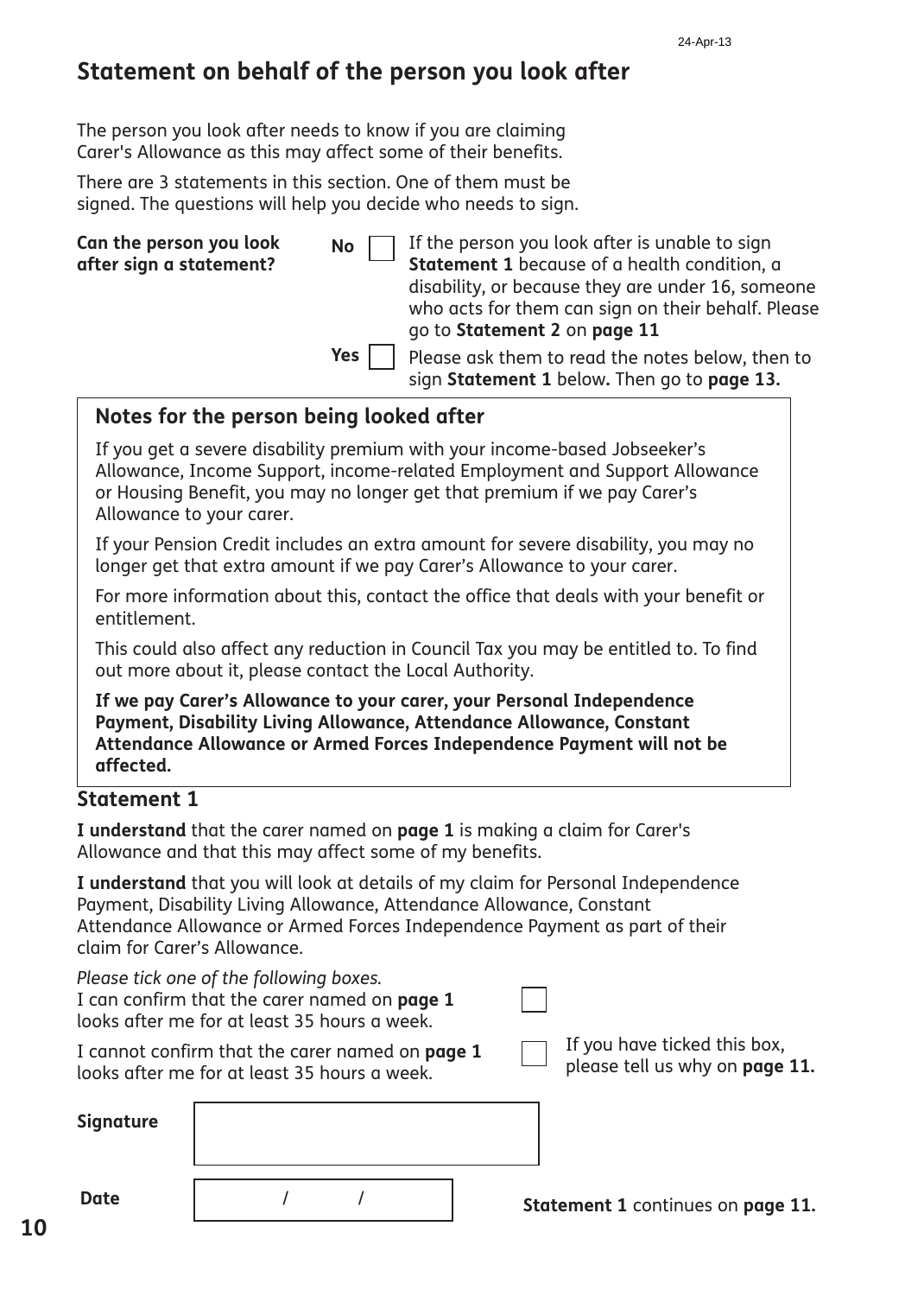# **Statement on behalf of the person you look after** continued

| If you cannot confirm that                                   |  |
|--------------------------------------------------------------|--|
| the carer named on page 1                                    |  |
| looks after you for at least<br>35 hours a week, please tell |  |
| us why.                                                      |  |

Now return this form to your carer.

| <b>Statement 2</b>                                                                                                                                                                                  |                    |                                                   |  |  |  |
|-----------------------------------------------------------------------------------------------------------------------------------------------------------------------------------------------------|--------------------|---------------------------------------------------|--|--|--|
| Do you act for the person                                                                                                                                                                           | <b>No</b>          | Please go to Statement 3 on page 12               |  |  |  |
| you look after?                                                                                                                                                                                     | Yes<br>to page 13. | Please read and sign the statement below. Then go |  |  |  |
| Please tick one of the following boxes.                                                                                                                                                             |                    |                                                   |  |  |  |
| I am acting for benefit purposes for the person being looked after,<br>and I am their                                                                                                               |                    |                                                   |  |  |  |
| parent or guardian                                                                                                                                                                                  |                    |                                                   |  |  |  |
| attorney                                                                                                                                                                                            |                    |                                                   |  |  |  |
| appointee                                                                                                                                                                                           |                    |                                                   |  |  |  |
| judicial factor                                                                                                                                                                                     |                    |                                                   |  |  |  |
| deputy                                                                                                                                                                                              |                    |                                                   |  |  |  |
| curator bonis.                                                                                                                                                                                      |                    |                                                   |  |  |  |
| I understand that my claim for Carer's Allowance may affect some<br>of their benefits.                                                                                                              |                    |                                                   |  |  |  |
| I understand that you will look at details of their claim for Personal<br>Independence Payment, Disability Living Allowance, Attendance<br>Allowance, Constant Attendance Allowance or Armed Forces |                    |                                                   |  |  |  |

Independence Payment as part of my claim for Carer's Allowance.

| Signature   |  |  |  |
|-------------|--|--|--|
| <b>Date</b> |  |  |  |

**Signature**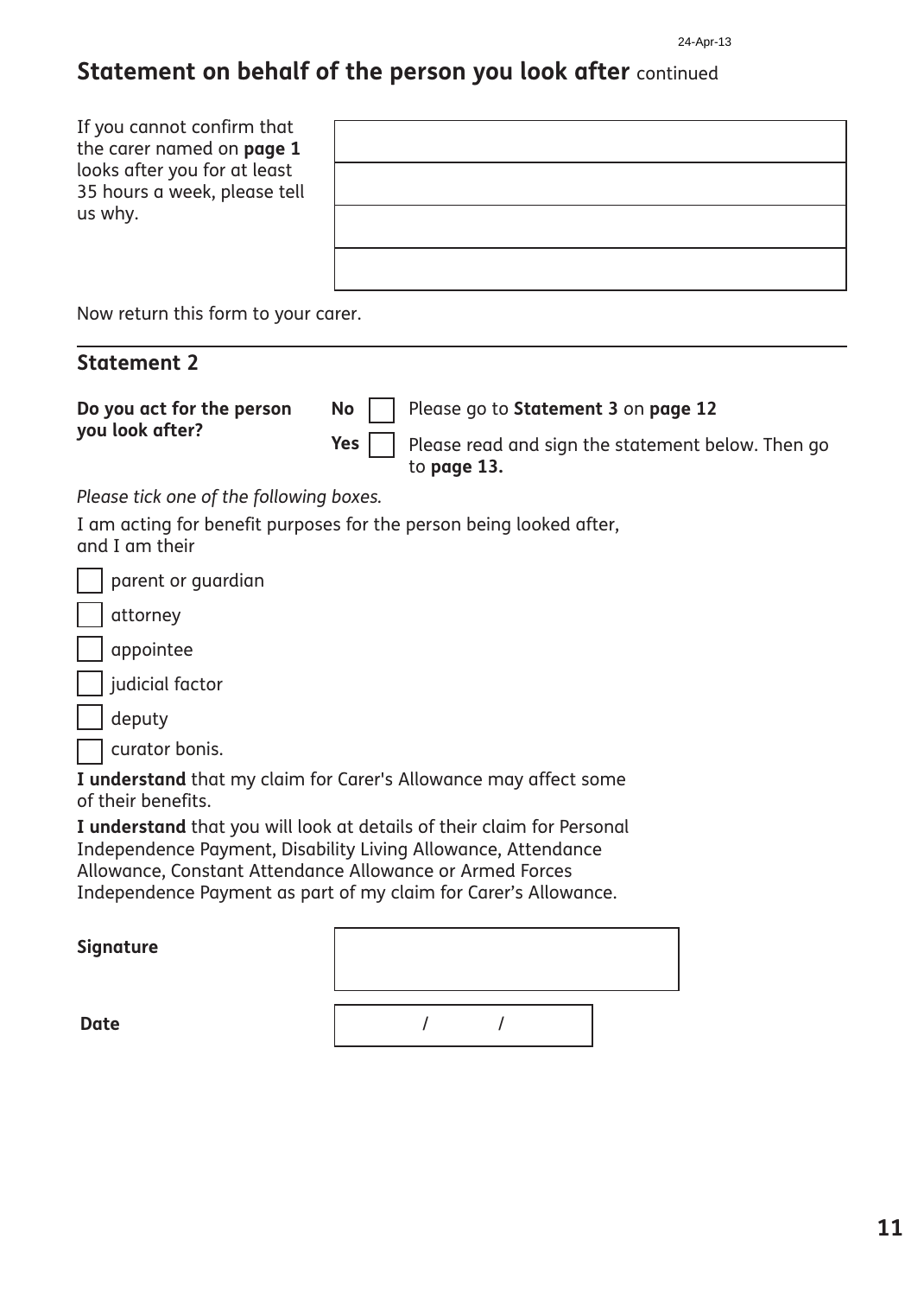## **Statement on behalf of the person you look after** continued

## **Statement 3**

**Does someone else act for the person you look after?**

| No             | $\mathsf{I}$ |
|----------------|--------------|
| Yes $\sqrt{ }$ |              |

Please go to **page 13**.

Please ask them to read and sign the statement below. Then go to **page 13.**

*Please tick one of the following boxes.*

I am acting for benefit purposes for the person being looked after, and I am their

|              | parent or guardian |
|--------------|--------------------|
|              | attorney           |
| $\mathbf{I}$ | appointee          |
|              | judicial factor    |
|              | deputy             |

curator bonis.

**I understand** that this claim for Carer's Allowance may affect some of their benefits. **I understand** that you will look at details of their claim for Personal Independence Payment, Disability Living Allowance, Attendance Allowance, Constant Attendance Allowance or Armed Forces Independence Payment as part of this claim for Carer's Allowance.

| Please tick one of the following boxes.      |  |
|----------------------------------------------|--|
| I can confirm that the carer named on page 1 |  |
| looks after the person being cared for,      |  |
| for at least 35 hours a week.                |  |
|                                              |  |

I cannot confirm that the carer named on **page 1** looks after the person being cared for, for at least 35 hours a week.

| Signature        |  |
|------------------|--|
| <b>Full name</b> |  |
| <b>Date</b>      |  |

If you cannot confirm that the carer named on **page 1** looks after the person being cared for, for at least 35 hours a week, please tell us why.

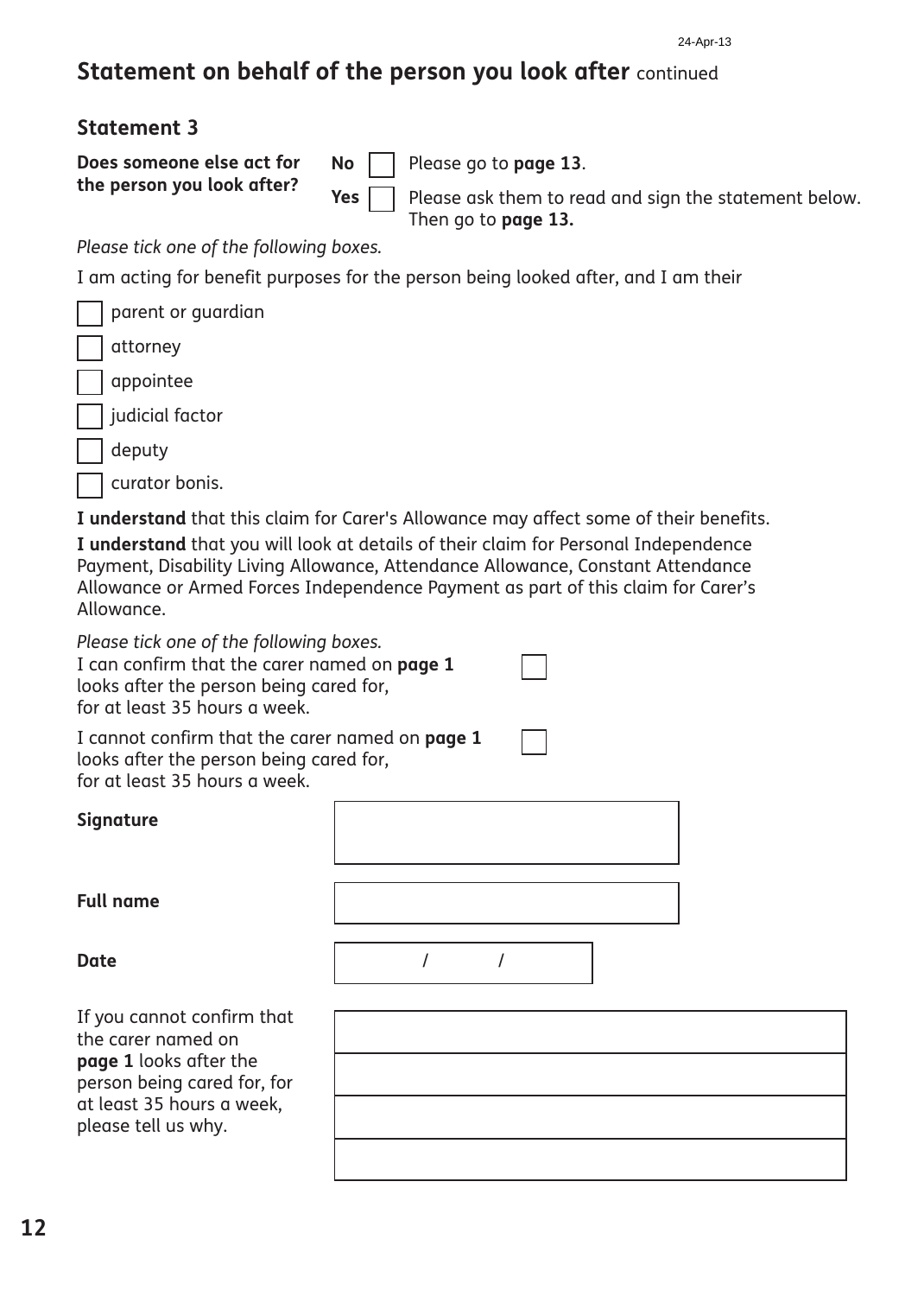# **About time spent abroad**

| Do you normally live in the<br>UK, Republic of Ireland, Isle<br>of Man or the Channel<br>Islands? By UK we mean<br>England, Scotland, Wales and<br>Northern Ireland.                         | No<br>Yes        |                                 |                     |                                       |   |
|----------------------------------------------------------------------------------------------------------------------------------------------------------------------------------------------|------------------|---------------------------------|---------------------|---------------------------------------|---|
| If No, where do you normally<br>live?<br>If you normally live outside<br>the UK but in the European<br>Economic Area (EEA) or in<br>Switzerland, we may need<br>to ask for more information. |                  |                                 |                     |                                       |   |
| Are you in Great Britain<br>now? By Great Britain we<br>mean England, Scotland<br>and Wales.                                                                                                 | <b>No</b><br>Yes | We will contact you about this. |                     |                                       |   |
| Have you been out of Great<br>Britain with the person you<br>look after for more than<br>four weeks at a time, in the<br>last three years?                                                   | No<br>Yes        | We may contact you about this.  |                     |                                       |   |
| Where did you go?                                                                                                                                                                            | Why did you go?  | <b>Britain</b>                  | Date you left Great | Date you returned<br>to Great Britain |   |
|                                                                                                                                                                                              |                  |                                 |                     | $\prime$                              | I |
|                                                                                                                                                                                              |                  | $\prime$                        |                     | $\prime$                              |   |

| In the 156 weeks before<br>the date you want to<br>claim from, had you been<br>out of Great Britain for | $No$    <br><b>Yes</b> $\vert \cdot \vert$ Please tell us about this below. |
|---------------------------------------------------------------------------------------------------------|-----------------------------------------------------------------------------|
| more than 52 weeks?                                                                                     |                                                                             |

| Where did you go? | Why did you go? | <b>Britain</b> |  | Date you left Great Date you returned<br>to Great Britain |  |
|-------------------|-----------------|----------------|--|-----------------------------------------------------------|--|
|                   |                 |                |  |                                                           |  |
|                   |                 |                |  |                                                           |  |
|                   |                 |                |  |                                                           |  |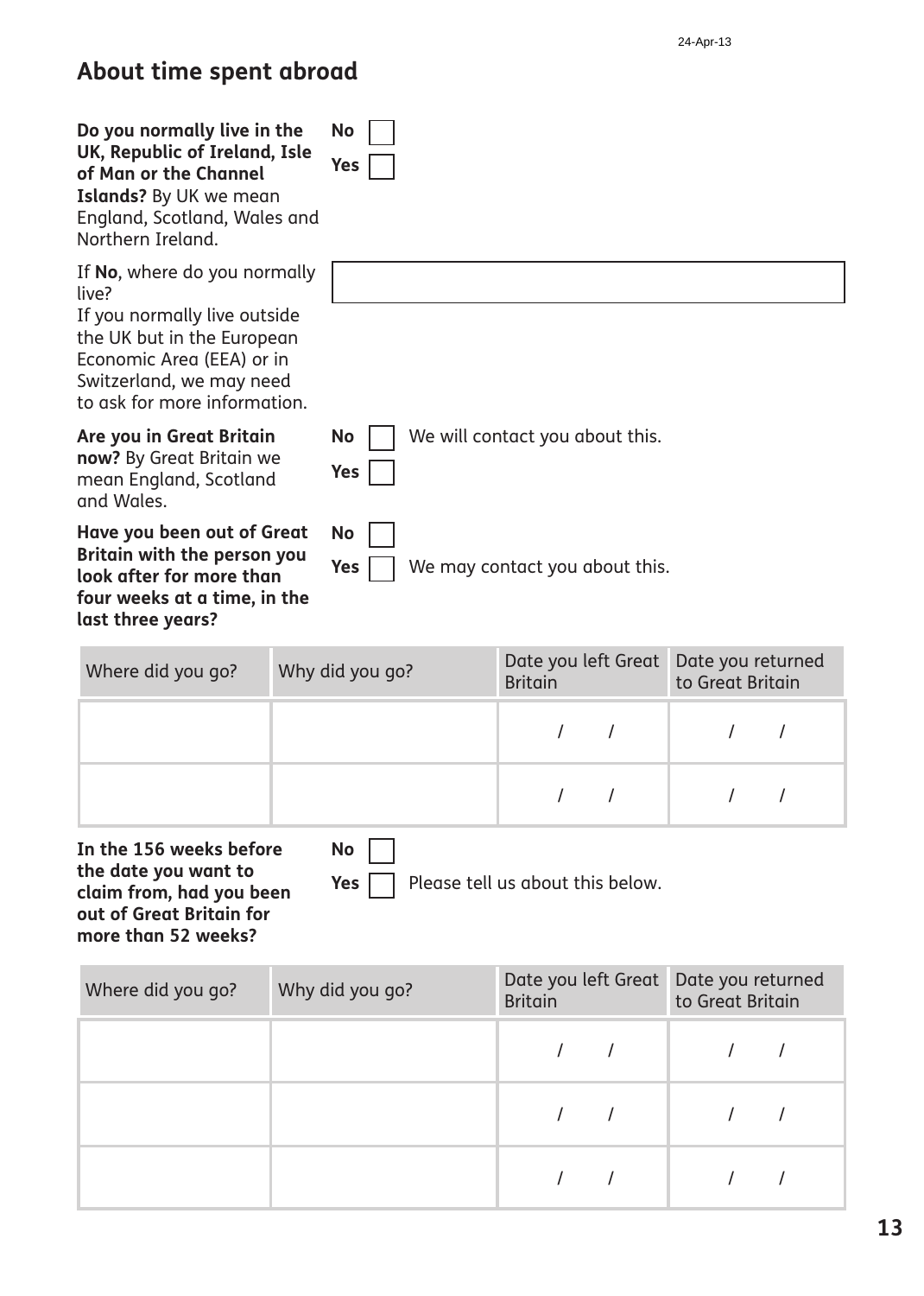# **About education**

| Have you been on a course<br>of education since the date<br>you want to claim from?<br>If you are on holiday or on<br>temporary leave from your<br>course, still tick Yes. | <b>No</b><br>Yes | Please go to page 15.<br>Please tell us about this below. |          |  |  |  |  |
|----------------------------------------------------------------------------------------------------------------------------------------------------------------------------|------------------|-----------------------------------------------------------|----------|--|--|--|--|
| <b>Type of course</b><br>For example, A-level, degree,<br>diploma, correspondence<br>course, Open University.                                                              |                  |                                                           |          |  |  |  |  |
| <b>Course title</b>                                                                                                                                                        |                  |                                                           |          |  |  |  |  |
| Name of school, college<br>or university                                                                                                                                   |                  |                                                           |          |  |  |  |  |
| <b>Address</b>                                                                                                                                                             |                  |                                                           |          |  |  |  |  |
|                                                                                                                                                                            |                  |                                                           |          |  |  |  |  |
|                                                                                                                                                                            |                  |                                                           |          |  |  |  |  |
|                                                                                                                                                                            | Postcode         |                                                           |          |  |  |  |  |
| <b>Phone number</b><br>including the dialling code                                                                                                                         |                  |                                                           |          |  |  |  |  |
| <b>Fax number</b>                                                                                                                                                          |                  |                                                           |          |  |  |  |  |
| Your student reference<br>number                                                                                                                                           |                  |                                                           |          |  |  |  |  |
| <b>Tutor's name</b>                                                                                                                                                        |                  |                                                           |          |  |  |  |  |
| When did you start your<br>course?                                                                                                                                         |                  | I                                                         | $\prime$ |  |  |  |  |
| When do you expect the<br>course to end?                                                                                                                                   |                  |                                                           |          |  |  |  |  |
| If you are no longer on the<br>course, when did you finish?                                                                                                                |                  |                                                           |          |  |  |  |  |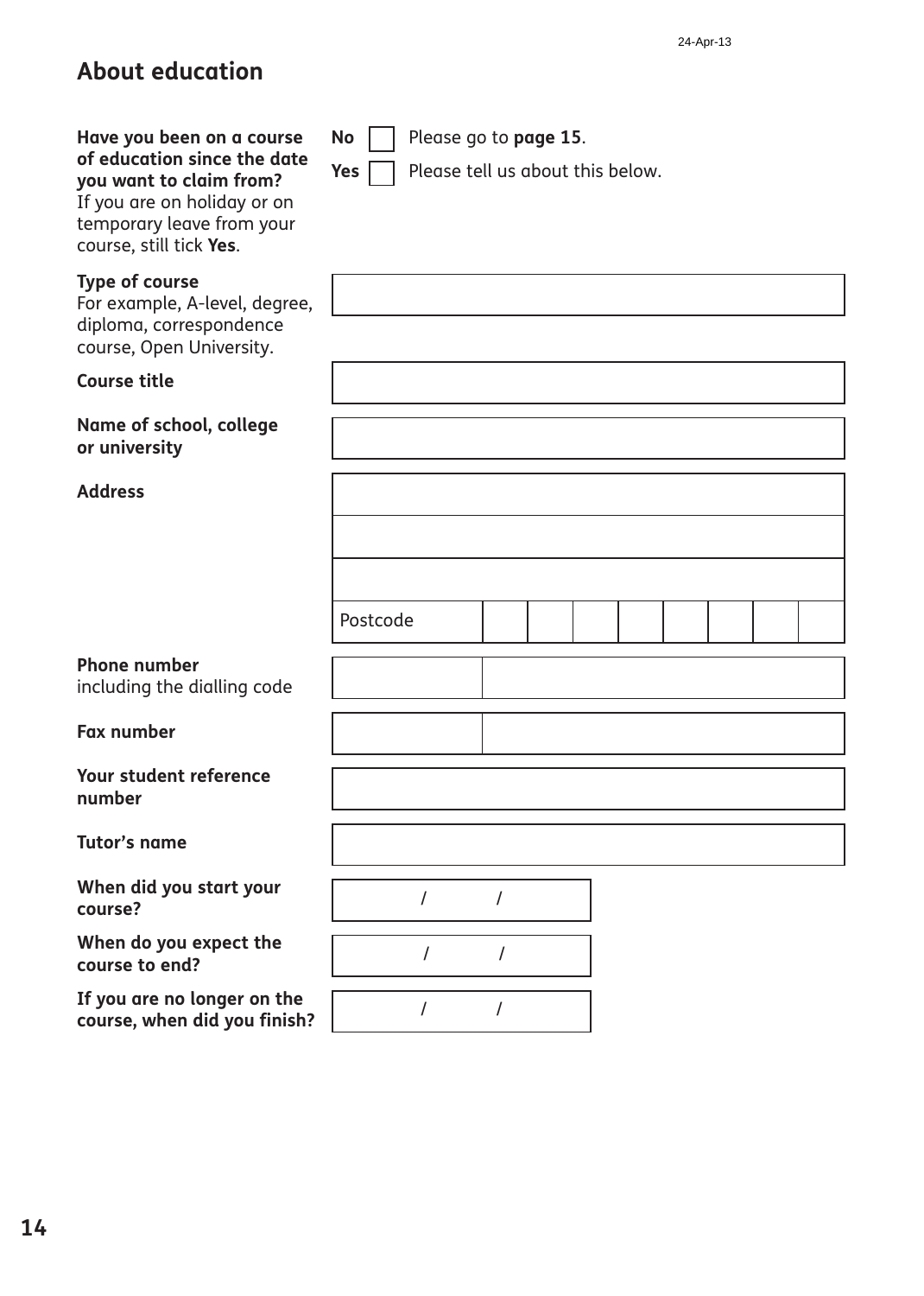# **About employment**

By employment we mean:

- $\bullet$  full-time or part-time work
- $\bullet$  casual or temporary work
- $\bullet$  job sharing
- $\bullet$  being included in a tax return as a worker
- $\bullet$  being a company director, or
- being in the Territorial Army or other auxiliary armed forces
- $\bullet$  being on a career break.

| Have you been employed at<br>any time since six months<br>before the date you want<br>to claim from?<br>This is the date you put on<br>page 2 of this form. Still tick<br>Yes if you are off work<br>because you are sick, on<br>parental leave or on unpaid<br>leave. | <b>No</b><br><b>Yes</b> | Please go to page 20.<br>Please tell us about your main job below. If<br>you have more than one job, please tell us<br>about this on page 26. |          |  |  |   |        |  |
|------------------------------------------------------------------------------------------------------------------------------------------------------------------------------------------------------------------------------------------------------------------------|-------------------------|-----------------------------------------------------------------------------------------------------------------------------------------------|----------|--|--|---|--------|--|
| When did you start<br>this job?                                                                                                                                                                                                                                        |                         |                                                                                                                                               | $\prime$ |  |  |   |        |  |
| Has the job finished?                                                                                                                                                                                                                                                  | <b>No</b><br><b>Yes</b> | When did you last<br>work?<br>What is the leaving<br>date on your P45, if<br>you have one?                                                    |          |  |  | 7 | I<br>I |  |
| Type of job                                                                                                                                                                                                                                                            |                         |                                                                                                                                               |          |  |  |   |        |  |
| Clock or payroll number                                                                                                                                                                                                                                                |                         |                                                                                                                                               |          |  |  |   |        |  |
| <b>Employer's name</b>                                                                                                                                                                                                                                                 |                         |                                                                                                                                               |          |  |  |   |        |  |
| <b>Employer's address</b>                                                                                                                                                                                                                                              |                         |                                                                                                                                               |          |  |  |   |        |  |
|                                                                                                                                                                                                                                                                        | Postcode                |                                                                                                                                               |          |  |  |   |        |  |
|                                                                                                                                                                                                                                                                        |                         |                                                                                                                                               |          |  |  |   |        |  |
| <b>Employer's phone number</b><br>including the dialling code                                                                                                                                                                                                          |                         |                                                                                                                                               |          |  |  |   |        |  |
| <b>Employer's fax number</b>                                                                                                                                                                                                                                           |                         |                                                                                                                                               |          |  |  |   |        |  |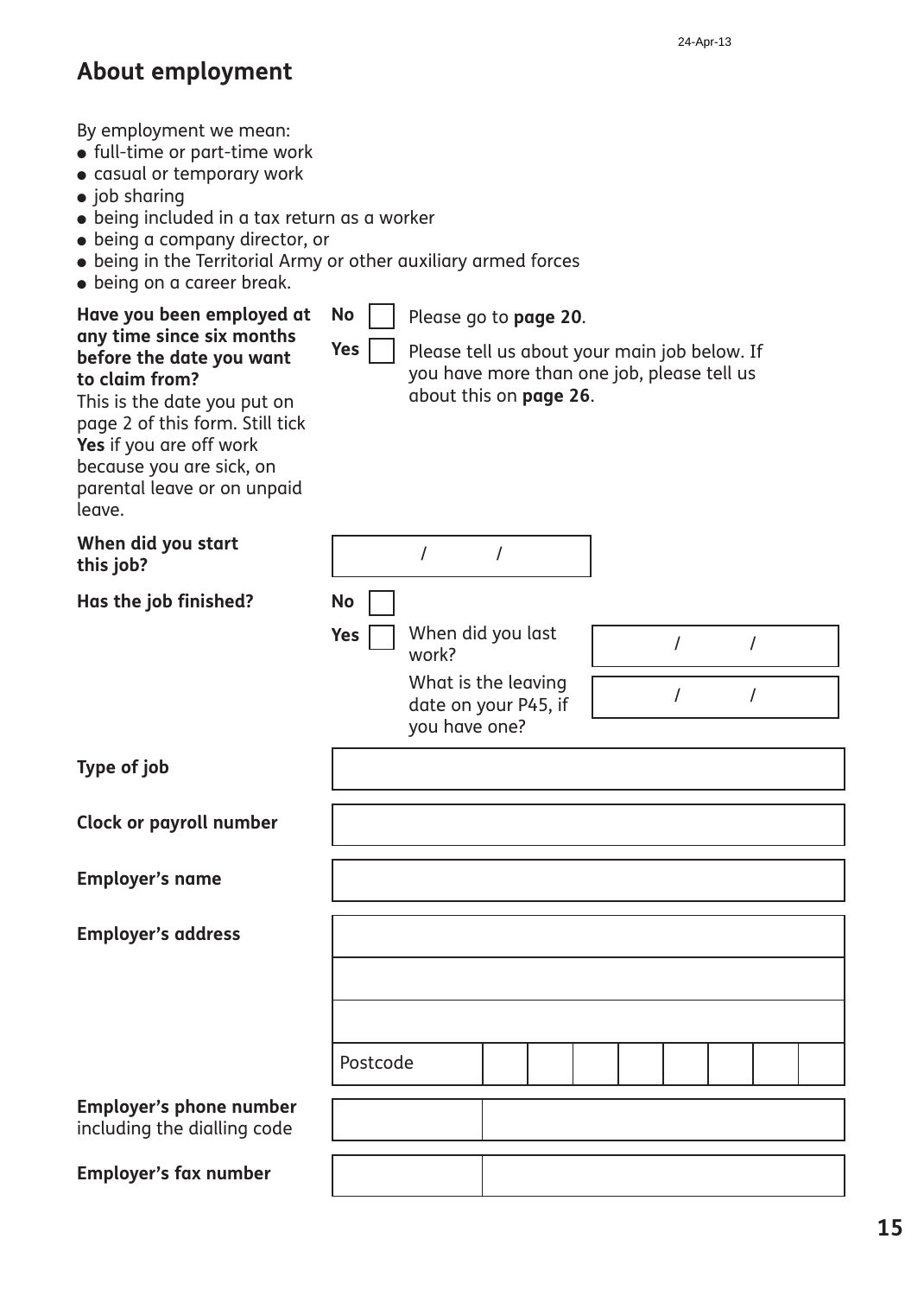## **About employment** continued

### **What was included in this pay? Which department deals with your wages?** For example, Personnel, Wages, Human Resources. **Please give us a contact phone or fax number for this department. When were you last paid?** / / **What period did this cover? What was your gross pay?** By *gross pay* we mean the amount before anything is taken off. £ / / / / From To

Include things like holiday pay, redundancy or a payment instead of notice (PILON). Give us full details of everything paid to you and what period each payment was for.

**How often are you or were you paid?**

| weekly      |                       |
|-------------|-----------------------|
| fortnightly |                       |
| four-weekly |                       |
| monthly     |                       |
| other       | Please say how often. |
|             |                       |

### **When do you or did you get paid?**

For example, every Friday, the last day of every month, every fourth Friday, 15th of every month.

#### **Do you or did you get paid the same amount each time?**

**Do you or did you get holiday pay or sick pay?**

| No<br>Yes |  |
|-----------|--|
| No        |  |
| Yes       |  |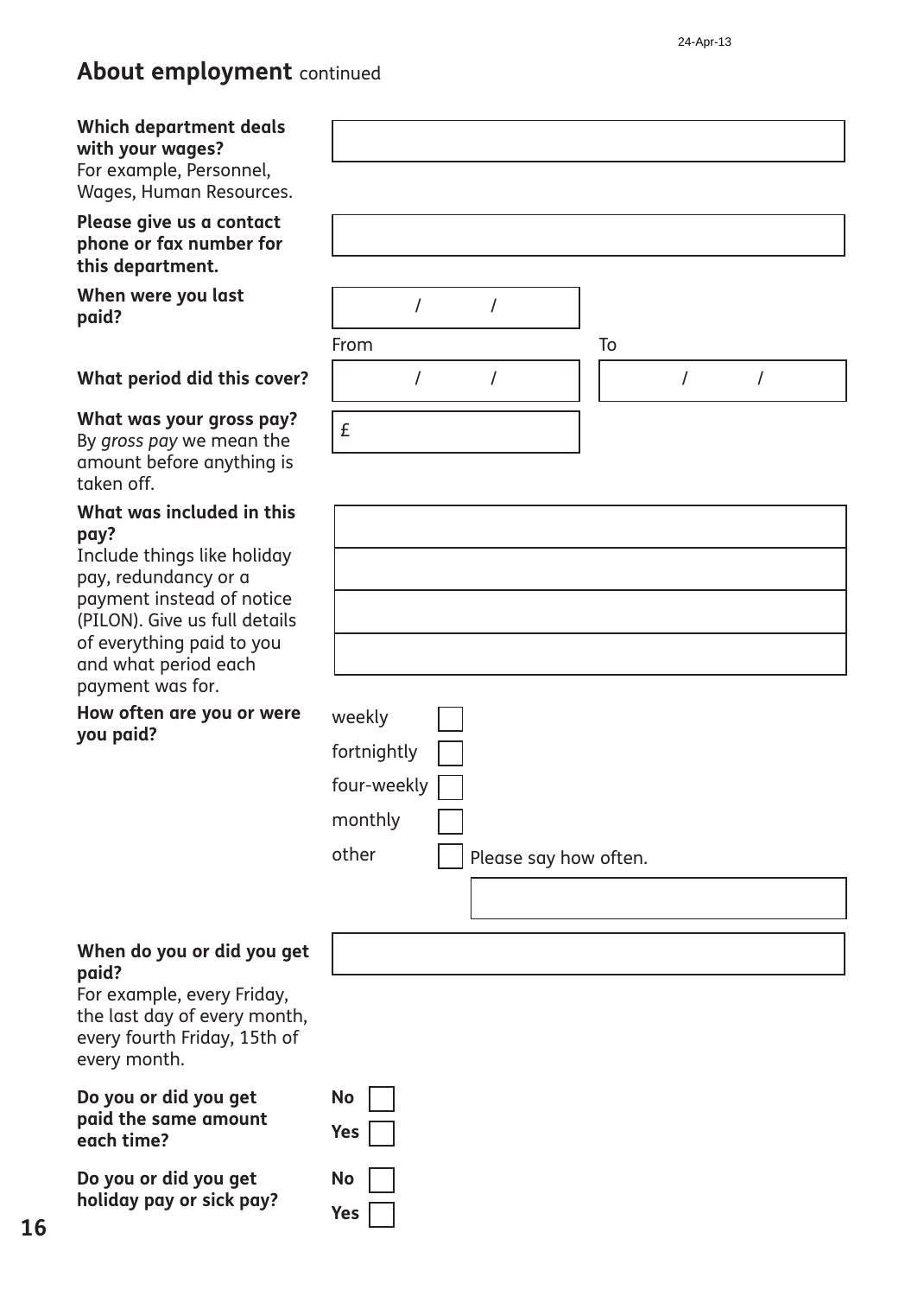# **About employment** continued

| How many hours a week<br>do you or did you<br>normally work?<br>Do you or did you get paid<br>any other money as well as<br>your normal wage?<br>For example, tips. | <b>No</b><br><b>Yes</b><br>Please tell us what else you get or got.                                                                                                                                                            |
|---------------------------------------------------------------------------------------------------------------------------------------------------------------------|--------------------------------------------------------------------------------------------------------------------------------------------------------------------------------------------------------------------------------|
| Does your employer owe<br>you any money?<br>Include things like holiday<br>pay, redundancy or a<br>payment instead of notice<br>(PILON).                            | No<br>We will contact you about this.<br>Yes                                                                                                                                                                                   |
| Have you worked for any<br>other employer in the<br>six months before the date<br>you want to claim from?                                                           | No<br><b>Yes</b><br>Please give us the name and address of your other<br>employer. If you have more than one other employer,<br>please tell us about them on page 26, including the<br>start and end dates of each employment. |
| <b>Employer's name</b>                                                                                                                                              |                                                                                                                                                                                                                                |
| <b>Employer's address</b>                                                                                                                                           |                                                                                                                                                                                                                                |
|                                                                                                                                                                     | Postcode                                                                                                                                                                                                                       |
| <b>Employer's phone number</b><br>including the dialling code                                                                                                       |                                                                                                                                                                                                                                |
| <b>Employer's fax number</b>                                                                                                                                        |                                                                                                                                                                                                                                |
| Has the job finished?                                                                                                                                               | No<br>If Yes:<br>Yes                                                                                                                                                                                                           |
|                                                                                                                                                                     | $\prime$<br>When did you last work?<br>What is the leaving date on                                                                                                                                                             |
|                                                                                                                                                                     | your P45, if you have one?                                                                                                                                                                                                     |

Now send us:

- $\bullet$  the last payslip you got before the date you want to claim from, and
- $\bullet$  any payslips you have had since then.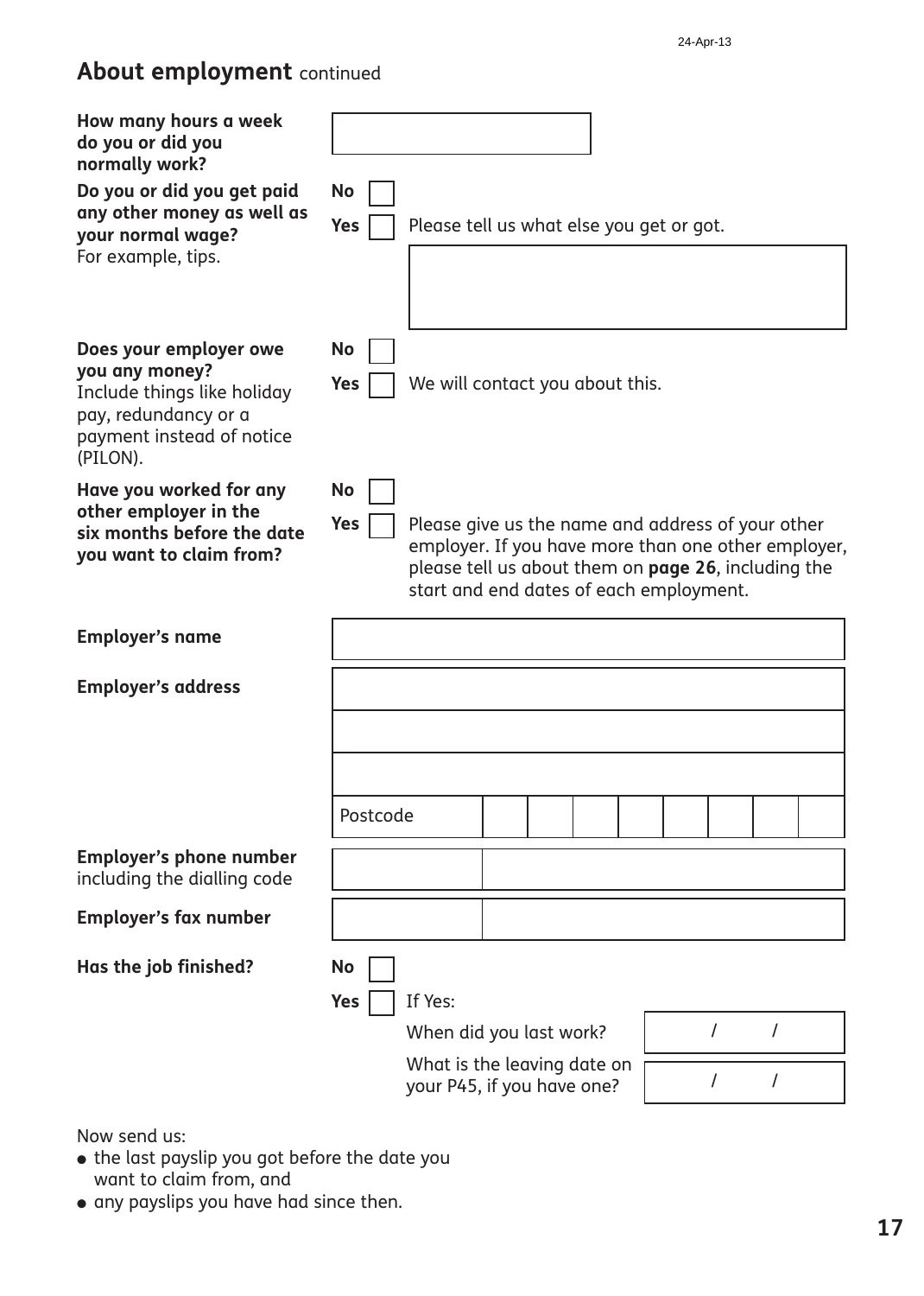24-Apr-13

# **About expenses to do with your employment**

| Do you or did you pay<br>towards an occupational                                                                    | <b>No</b><br>How much do you or did you pay, and how often?<br><b>Yes</b>                                                               |
|---------------------------------------------------------------------------------------------------------------------|-----------------------------------------------------------------------------------------------------------------------------------------|
| pension scheme?                                                                                                     | £<br>every                                                                                                                              |
| Do you or did you pay<br>towards a personal or<br>stakeholder pension<br>scheme or a retirement<br>annuity scheme?  | <b>No</b><br>How much do you or did you pay, and how often?<br><b>Yes</b><br>£<br>every<br>Please send us written proof of this amount. |
| Do you or did you pay for<br>anything necessary to do<br>your job?<br>For example, tools or<br>protective clothing. | <b>No</b><br>Please tell us about this below.<br><b>Yes</b>                                                                             |
| What are or were these<br>things?                                                                                   |                                                                                                                                         |
| Why do you or did you need<br>these things to do your job?                                                          |                                                                                                                                         |
| How much did these things<br>cost you each week?                                                                    | £<br>a week                                                                                                                             |
| While at work, do you or<br>did you pay anyone to look<br>after your children?                                      | No<br>Yes<br>How much?<br>a week<br>£                                                                                                   |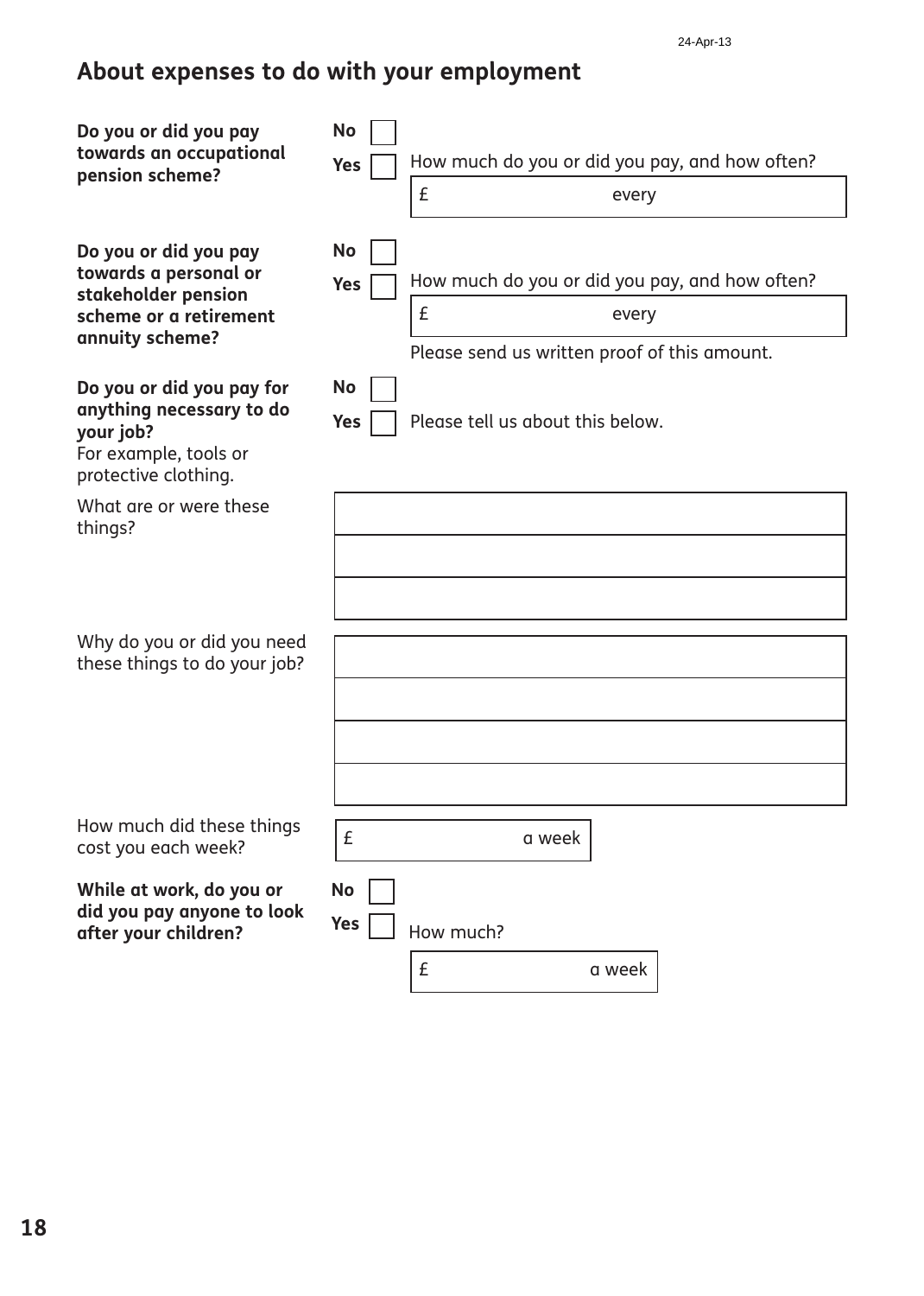# **About expenses to do with your employment** continued

| What relation, if any, is the<br>person to you, to your<br>partner and to the person<br>you look after? | Relationship to you                       | Relationship<br>to your partner | Relationship to<br>the person you look<br>after |  |  |
|---------------------------------------------------------------------------------------------------------|-------------------------------------------|---------------------------------|-------------------------------------------------|--|--|
| For example uncle, sister,<br>brother-in-law,<br>grandmother, none.                                     |                                           |                                 |                                                 |  |  |
|                                                                                                         |                                           |                                 |                                                 |  |  |
| Their name                                                                                              |                                           |                                 |                                                 |  |  |
| Their address                                                                                           |                                           |                                 |                                                 |  |  |
|                                                                                                         |                                           |                                 |                                                 |  |  |
|                                                                                                         |                                           |                                 |                                                 |  |  |
|                                                                                                         | Postcode                                  |                                 |                                                 |  |  |
|                                                                                                         |                                           |                                 |                                                 |  |  |
| What is your or your<br>partner's Child Benefit<br>number?                                              | <b>Numbers</b><br><b>CHB</b>              |                                 | Letters                                         |  |  |
| You can find this on letters<br>about Child Benefit.                                                    |                                           |                                 |                                                 |  |  |
| While at work, do you or<br>did you pay anyone to look<br>after the person you<br>normally look after?  | <b>No</b><br><b>Yes</b><br>How much?<br>£ | a week                          |                                                 |  |  |
|                                                                                                         |                                           |                                 |                                                 |  |  |
| What relation, if any, is<br>this person to you and<br>to your partner?                                 |                                           |                                 |                                                 |  |  |
| Their name                                                                                              |                                           |                                 |                                                 |  |  |
| Their address                                                                                           |                                           |                                 |                                                 |  |  |
|                                                                                                         |                                           |                                 |                                                 |  |  |
|                                                                                                         |                                           |                                 |                                                 |  |  |
|                                                                                                         | Postcode                                  |                                 |                                                 |  |  |
| What relation, if any, is this<br>person to the person you<br>normally look after?                      |                                           |                                 |                                                 |  |  |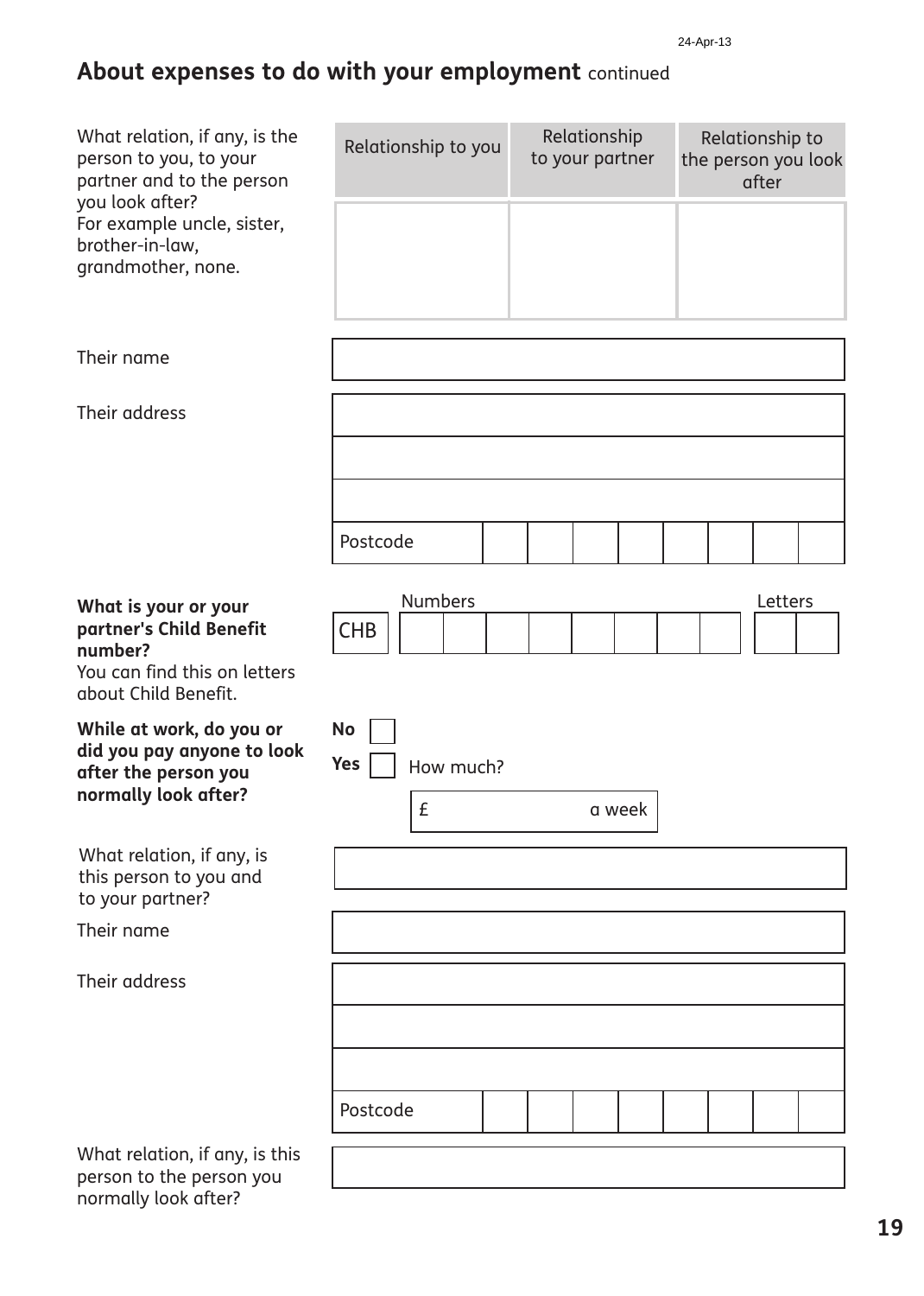# **About property you rent out**

| Do you or your partner own<br>property or land in the UK<br>or abroad, that you have<br>rented out since the week<br>before the date you want<br>to claim from? | No<br>We will contact you about this.<br><b>Yes</b> |
|-----------------------------------------------------------------------------------------------------------------------------------------------------------------|-----------------------------------------------------|
| Have you sublet your home,<br>or provided board and<br>lodgings, since the week<br>before the date you want<br>to claim from?                                   | No<br>We will contact you about this.<br><b>Yes</b> |

# **About self employment**

Self-employment could mean:

- $\bullet$  working for yourself, or
- being a partner or sleeping partner in a business.

| <b>Have you paid Class 2</b><br>(self-employed) National<br><b>Insurance contributions</b><br>since the week before the<br>date you want to claim<br>from? | <b>No</b><br><b>Yes</b> | We will contact you about this.                                                                                                       |                                                                                                         |
|------------------------------------------------------------------------------------------------------------------------------------------------------------|-------------------------|---------------------------------------------------------------------------------------------------------------------------------------|---------------------------------------------------------------------------------------------------------|
| Have you been<br>self-employed at any<br>time since the week<br>before the date you want<br>to claim from?                                                 | No<br><b>Yes</b>        | Please go to page 22.<br>Please tell us about this below<br>When did you start<br>this job?<br>When did the job<br>finish, if it has? | 1<br>I                                                                                                  |
| Are you self-employed<br>now?                                                                                                                              | <b>No</b><br><b>Yes</b> | Tell us on page 21 about your most recent<br>self-employed job.<br>Tell us on page 21 about your current<br>self-employed job.        |                                                                                                         |
| Have you ceased trading?                                                                                                                                   | <b>No</b><br>Yes        | Please go to page 21                                                                                                                  | If you ceased trading more than a week before the<br>date you want to claim from, please go to page 22. |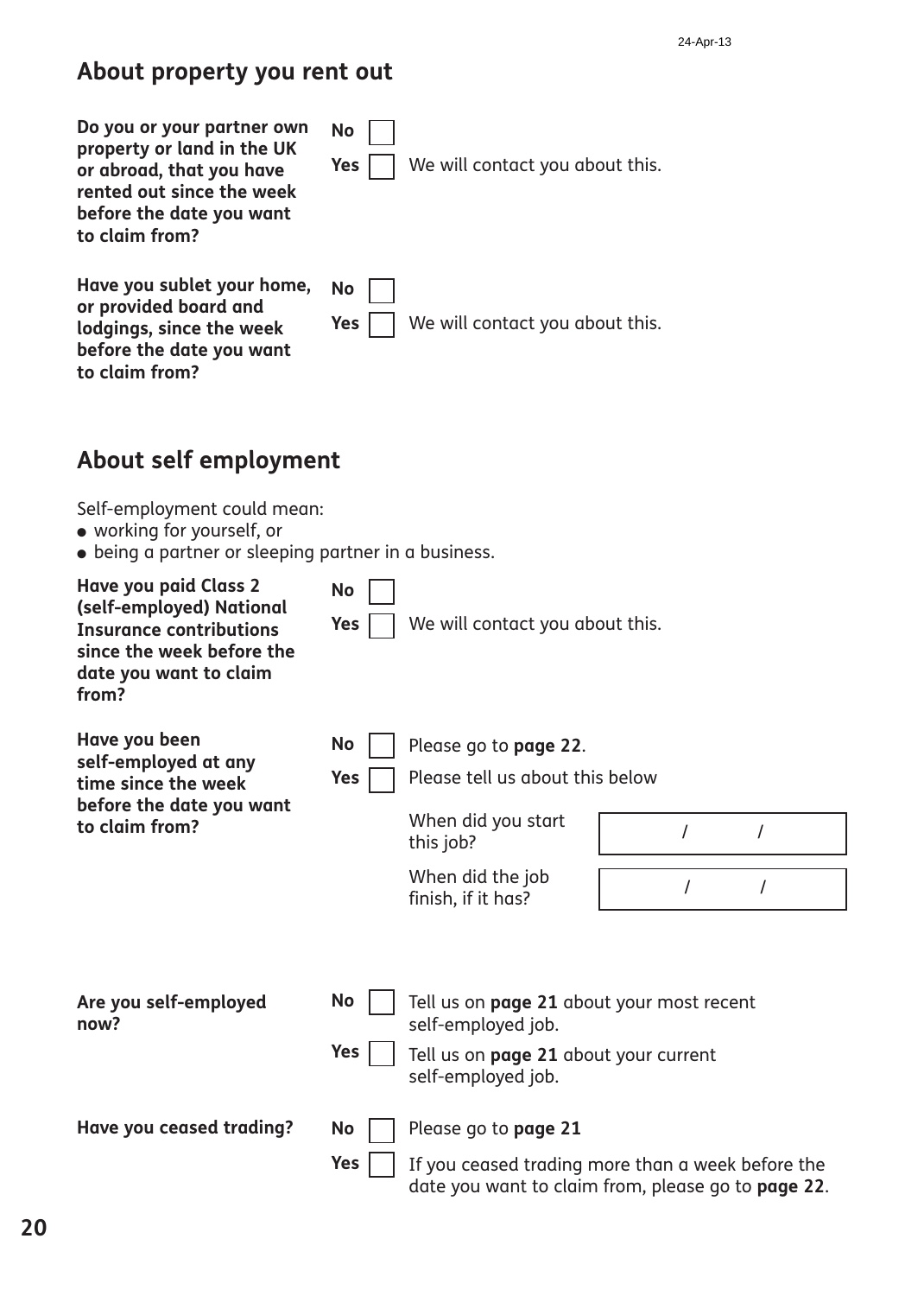# **About self-employment** continued

**after?**

| <b>Nature of your business</b>                                                                                                              |                                                                                               |  |  |  |  |  |
|---------------------------------------------------------------------------------------------------------------------------------------------|-----------------------------------------------------------------------------------------------|--|--|--|--|--|
|                                                                                                                                             | From<br>To                                                                                    |  |  |  |  |  |
| What is or was your trading<br>year?                                                                                                        |                                                                                               |  |  |  |  |  |
|                                                                                                                                             | Please send the most recent finalised accounts you have for<br>your business, with this form. |  |  |  |  |  |
| Are these accounts<br>prepared on a cash flow<br>basis?                                                                                     | No<br>Yes                                                                                     |  |  |  |  |  |
| Are the income, outgoings<br>and profit in these accounts<br>similar to your current level<br>of trading?                                   | No<br>We will contact you about this.<br>Yes                                                  |  |  |  |  |  |
| Have you got an<br>accountant?                                                                                                              | No<br>Yes<br>Please tell us about them below.                                                 |  |  |  |  |  |
| Can we contact your<br>accountant if we need to?                                                                                            | <b>No</b><br>Yes                                                                              |  |  |  |  |  |
| Accountant's name                                                                                                                           |                                                                                               |  |  |  |  |  |
| Accountant's address                                                                                                                        |                                                                                               |  |  |  |  |  |
|                                                                                                                                             |                                                                                               |  |  |  |  |  |
|                                                                                                                                             |                                                                                               |  |  |  |  |  |
|                                                                                                                                             | Postcode                                                                                      |  |  |  |  |  |
| Accountant's phone number                                                                                                                   |                                                                                               |  |  |  |  |  |
| Accountant's fax number, if<br>you know it                                                                                                  |                                                                                               |  |  |  |  |  |
| <b>No</b><br>Do you or did you pay<br>towards a personal or<br>How much do you or did you pay, and how often?<br>Yes<br>stakeholder pension |                                                                                               |  |  |  |  |  |
| scheme or a retirement<br>annuity scheme?                                                                                                   | £<br>every                                                                                    |  |  |  |  |  |
|                                                                                                                                             | Please send us written proof of this amount.                                                  |  |  |  |  |  |
| While at work, do you or<br>did you pay anyone to look<br>after children or the<br>person you normally look                                 | No<br>We will contact you about this.<br>Yes                                                  |  |  |  |  |  |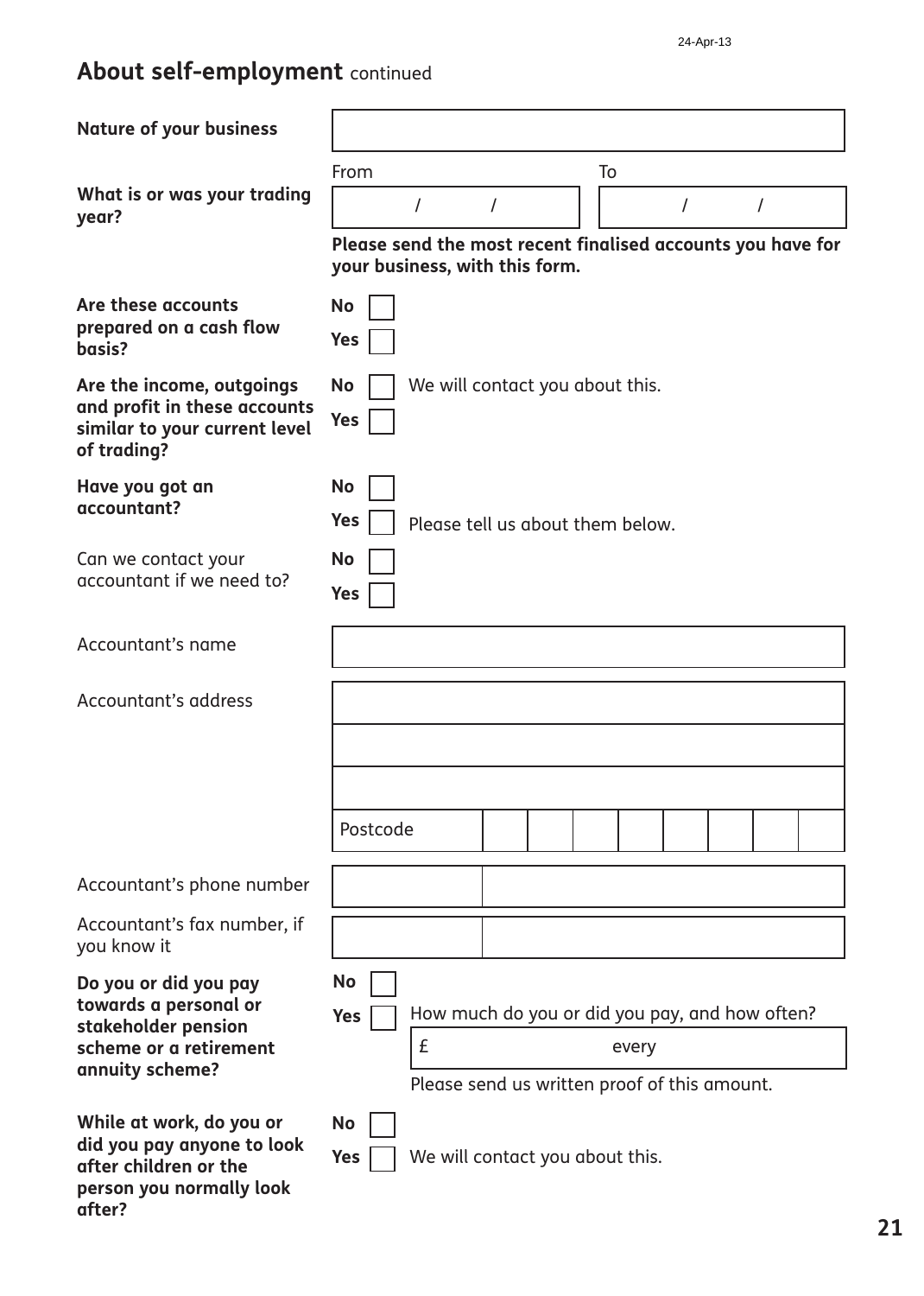## **About other money**

#### **Have you or your partner claimed or received any other benefits since the date you want to claim from?**

If you are waiting to hear about a claim, still tick **Yes**. Please include details for your partner, even if you have separated since the date you want to claim from.

#### **Has anyone had any money added to a benefit for you since the date you want to claim from?**

For example, this could be extra money that your partner gets for you with their State Pension or Employment and Support Allowance. If you are under 19 years of age, include any payment your parent or guardian gets for you, which is added to any other benefit or entitlement.

hear about SSP, still tick **Yes**.

| You              |                                                                          | Your partner     |                                                                          |
|------------------|--------------------------------------------------------------------------|------------------|--------------------------------------------------------------------------|
| No<br>Yes        | Please tell us the<br>names of the benefits<br>or entitlements<br>below. | No<br><b>Yes</b> | Please tell us the<br>names of the benefits<br>or entitlements<br>below. |
|                  |                                                                          |                  |                                                                          |
| No<br><b>Yes</b> | Please tell us about the person who gets extra<br>money for you.         |                  |                                                                          |

| Their name                                                                                                             |                                                                            |
|------------------------------------------------------------------------------------------------------------------------|----------------------------------------------------------------------------|
| Their address                                                                                                          |                                                                            |
|                                                                                                                        |                                                                            |
|                                                                                                                        |                                                                            |
|                                                                                                                        | Postcode                                                                   |
| <b>Their National Insurance</b><br>(NI) number, if you know it                                                         | <b>Numbers</b><br>Letters<br>Letter                                        |
| Name of the benefit                                                                                                    |                                                                            |
| <b>Have you had any Statutory</b><br>Sick Pay (SSP) since the<br>date you want to claim<br>from? If you are waiting to | No<br>Please tell us about the employer who deals with<br>Yes<br>your SSP. |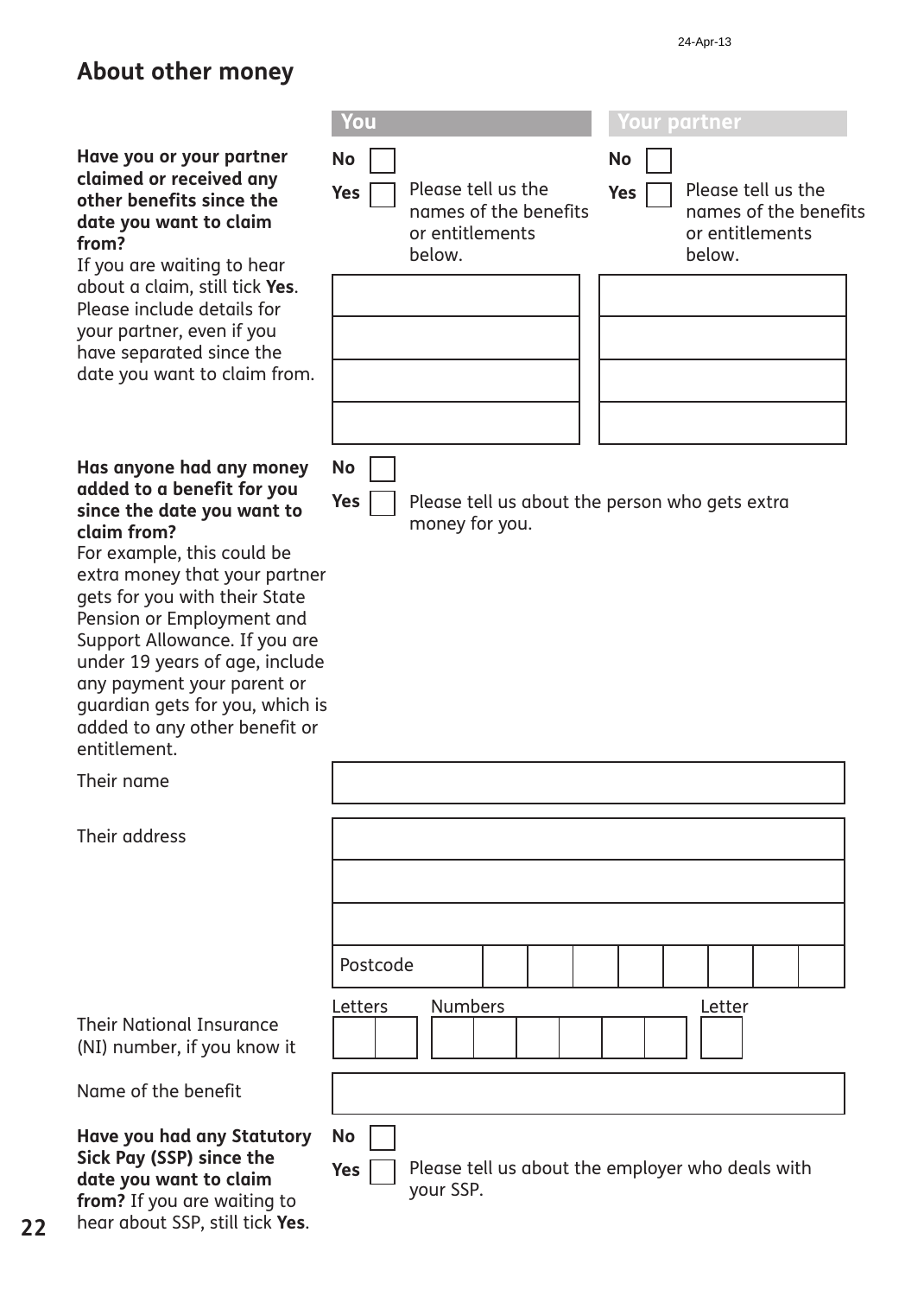# **About other money** continued

| Employer's name                                                                                                                                                                                                                                              |                                              |  |  |                                                                                                                 |  |  |  |  |  |
|--------------------------------------------------------------------------------------------------------------------------------------------------------------------------------------------------------------------------------------------------------------|----------------------------------------------|--|--|-----------------------------------------------------------------------------------------------------------------|--|--|--|--|--|
| Employer's address                                                                                                                                                                                                                                           |                                              |  |  |                                                                                                                 |  |  |  |  |  |
|                                                                                                                                                                                                                                                              |                                              |  |  |                                                                                                                 |  |  |  |  |  |
|                                                                                                                                                                                                                                                              |                                              |  |  |                                                                                                                 |  |  |  |  |  |
|                                                                                                                                                                                                                                                              | Postcode                                     |  |  |                                                                                                                 |  |  |  |  |  |
| How much do you get,<br>and how often?                                                                                                                                                                                                                       | £                                            |  |  | every                                                                                                           |  |  |  |  |  |
|                                                                                                                                                                                                                                                              | Please send us written proof of this amount. |  |  |                                                                                                                 |  |  |  |  |  |
| Have you had any Statutory<br><b>Maternity Pay (SMP),</b><br><b>Statutory Paternity Pay</b><br>(SPP) or Statutory Adoption<br>Pay (SAP) since the date<br>you want to claim from?<br>If you are waiting to hear<br>about SMP, SPP or SAP,<br>still tick Yes. | <b>No</b><br><b>Yes</b>                      |  |  | Please tell us about the employer who deals with<br>your SMP, SPP or SAP.                                       |  |  |  |  |  |
| Employer's name                                                                                                                                                                                                                                              |                                              |  |  |                                                                                                                 |  |  |  |  |  |
| Employer's address                                                                                                                                                                                                                                           |                                              |  |  |                                                                                                                 |  |  |  |  |  |
|                                                                                                                                                                                                                                                              |                                              |  |  |                                                                                                                 |  |  |  |  |  |
|                                                                                                                                                                                                                                                              |                                              |  |  |                                                                                                                 |  |  |  |  |  |
|                                                                                                                                                                                                                                                              | Postcode                                     |  |  |                                                                                                                 |  |  |  |  |  |
| How much do you or did you<br>get, and how often?                                                                                                                                                                                                            | £                                            |  |  | every                                                                                                           |  |  |  |  |  |
|                                                                                                                                                                                                                                                              | Please send us written proof of this amount. |  |  |                                                                                                                 |  |  |  |  |  |
| Are you, your wife, husband,<br>civil partner or parent you                                                                                                                                                                                                  | <b>No</b>                                    |  |  |                                                                                                                 |  |  |  |  |  |
| are dependent on, receiving<br>any pensions or benefits                                                                                                                                                                                                      | <b>Yes</b>                                   |  |  | If yes please give details on <b>page 26</b> . We<br>will contact you if we need any additional<br>information. |  |  |  |  |  |
| from another EEA State or<br>Switzerland?                                                                                                                                                                                                                    | Don't know                                   |  |  | We will contact you about this.                                                                                 |  |  |  |  |  |
| Are you, your wife, husband,                                                                                                                                                                                                                                 | <b>No</b>                                    |  |  |                                                                                                                 |  |  |  |  |  |
| civil partner or parent you<br>are dependent on, working<br>in or paying insurance to<br>another EEA State or                                                                                                                                                | <b>Yes</b>                                   |  |  | If yes please give details on <b>page 26</b> . We<br>will contact you if we need any additional<br>information. |  |  |  |  |  |
| Switzerland?                                                                                                                                                                                                                                                 | Don't know                                   |  |  | We will contact you about this.                                                                                 |  |  |  |  |  |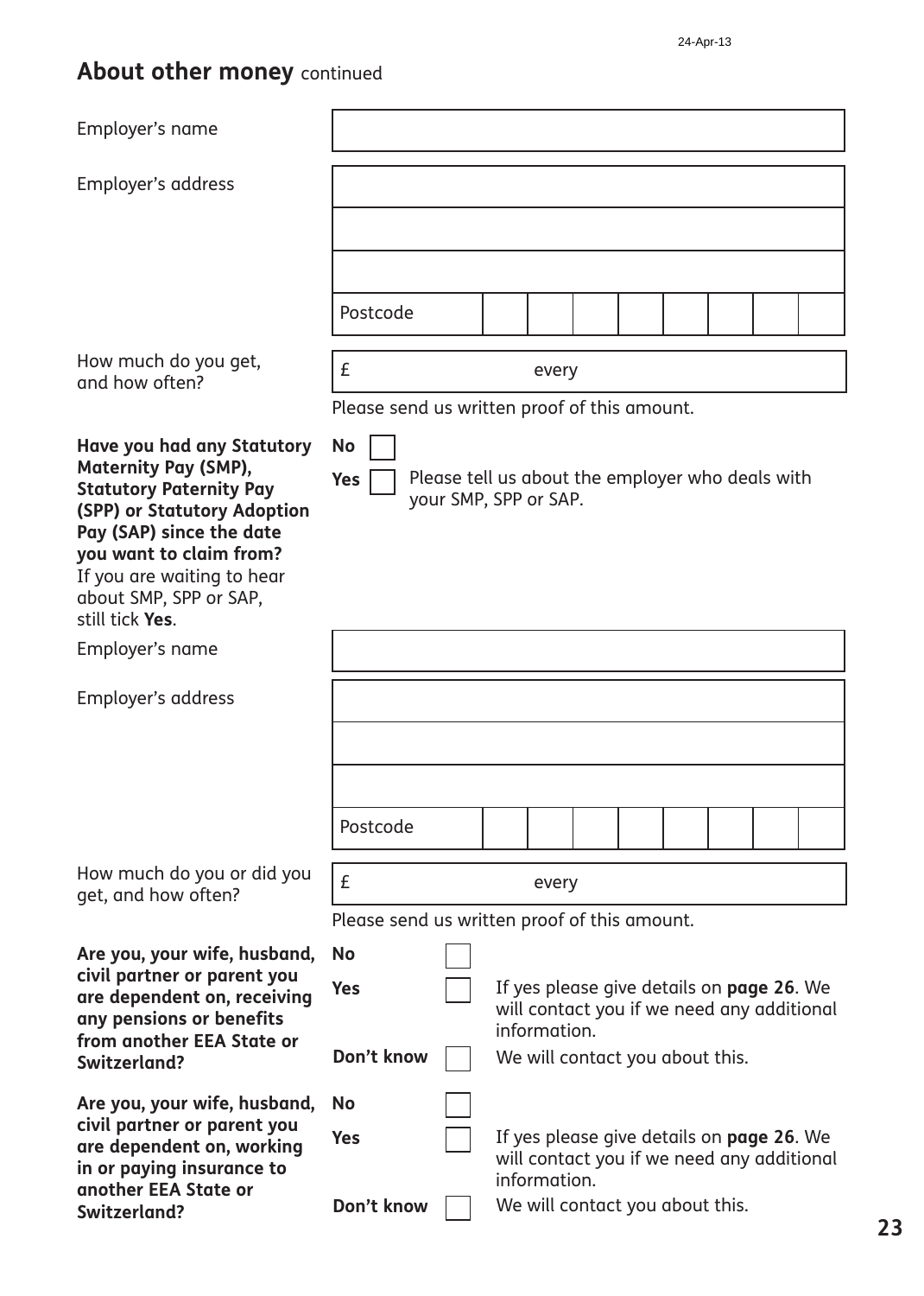## **How we pay you**

We can pay your Carer's Allowance every 13 weeks, every four weeks, or every week. It will normally be paid on a Monday.

| How often do you want<br>us to pay your benefit? | Every week       | in advance                                        |
|--------------------------------------------------|------------------|---------------------------------------------------|
| Please tick one box.                             | Every four weeks | three weeks in arrears and<br>one week in advance |
|                                                  | Every 13 weeks   | in arrears                                        |

### **We normally pay your money into an account.**

Many banks and building societies will let you collect your money at the post office.

We will tell you when we will make the first payment and how much it will be for. We will tell you if the amount we pay into the account is going to change.

### **Finding out how much we have paid into the account**

You can check your payments on account statements. The statements may show your National Insurance (NI) number next to any payments we have made. If you think a payment is wrong, get in touch with the office that pays you straight away.

### **If we pay you too much money**

We have the right to take back any money we pay that you are not entitled to. This may be because of the way the system works for payments into an account.

For example, you may give us some information, which means you are entitled to less money. Sometimes we may not be able to change the amount we have already paid you. This means we will have paid you money that you are not entitled to.

### **We will contact you before we take back any money.**

## **What to do now**

- Tell us about the account you want to use on the next page. By giving us your account details you:
	- agree that we will pay you into an account, and
	- understand what we have told you above, in the section **If we pay you too much money**.
- $\bullet$  if you are going to open an account, please tell us your account details as soon as you get them.
- $\bullet$  if you do not have an account, please contact us and we will give you more information.

### Fill in the rest of this form. You do not have to wait until you have opened an account or contacted us.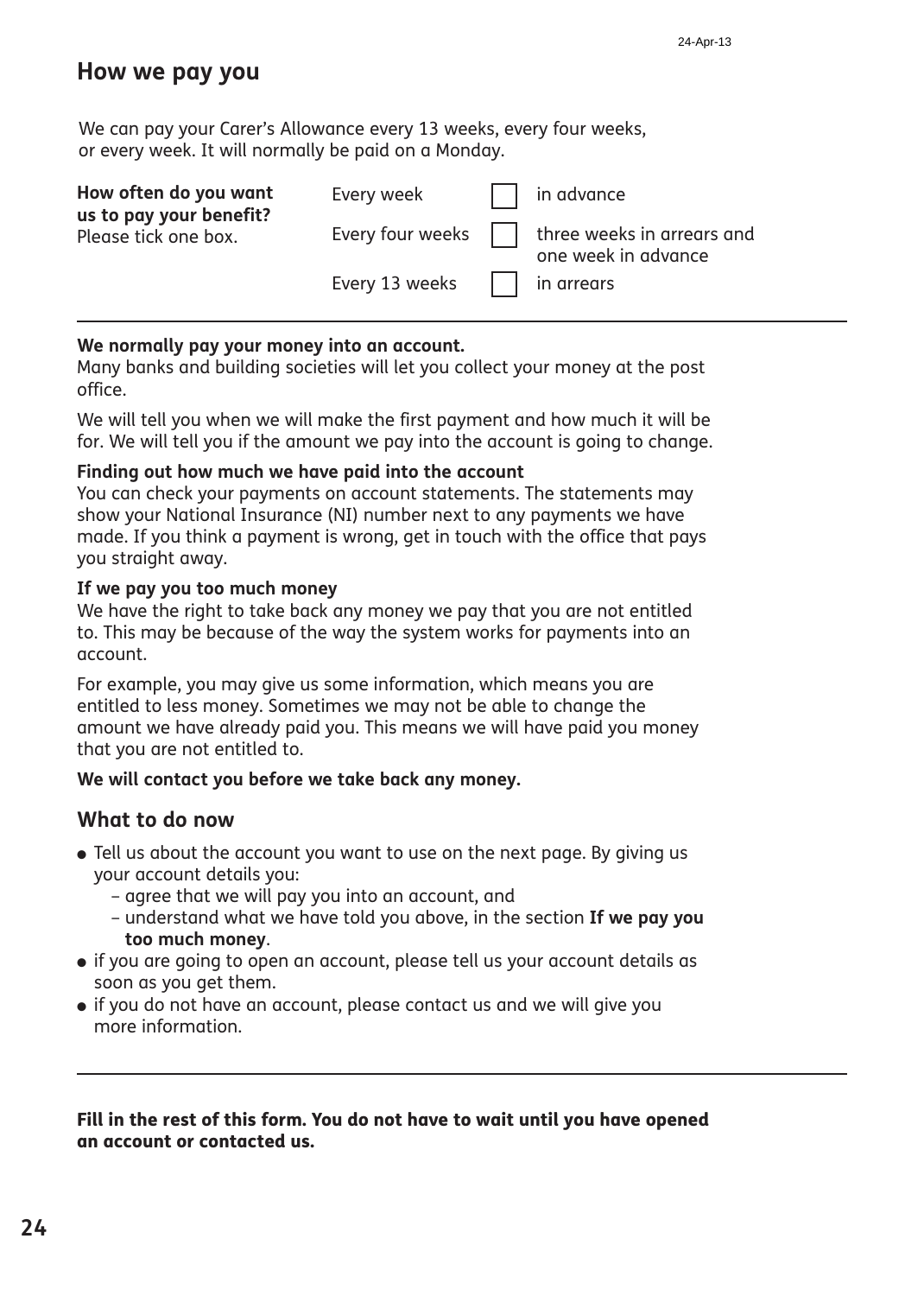## **About the account you want to use**

- <sup>l</sup> You can use an **account in your name**, or a **joint account**.
- <sup>l</sup> You can use **someone else's account** if:
	- the terms and conditions of their account allow this, and
	- they agree to let you use their account, and
	- you are sure they will use your money in the way you tell them.
- You can use a **credit union account**. You must tell us the credit union's account details. Your credit union will be able to help you with this.
- **.** If you are an **appointee** or a **legal representative** acting on behalf of the customer, the account should be in your name only.

### **Please tell us your account details below.**

### **It is very important you fill in all the boxes correctly, including the building society roll or reference number, if you have one. If you tell us the wrong account details your payment may be delayed or you may lose money.**

You can find the account details on your chequebook or bank statements. If you do not know the account details, ask the bank or building society.

| Name of the account holder<br>Please write the name of the<br>account holder exactly as it is<br>shown on the chequebook or<br>statement.                                                                                                                                                                                                  |  |  |  |  |  |  |  |  |  |
|--------------------------------------------------------------------------------------------------------------------------------------------------------------------------------------------------------------------------------------------------------------------------------------------------------------------------------------------|--|--|--|--|--|--|--|--|--|
| <b>Full name of bank or</b><br>building society                                                                                                                                                                                                                                                                                            |  |  |  |  |  |  |  |  |  |
| Sort code<br>Please tell us all six numbers,<br>for example $12-34-56$                                                                                                                                                                                                                                                                     |  |  |  |  |  |  |  |  |  |
| <b>Account number</b><br>Most account numbers are<br>eight numbers long.<br>If your account number has fewer than 10 numbers, please<br>fill in the numbers from the left.                                                                                                                                                                 |  |  |  |  |  |  |  |  |  |
| <b>Building society roll or reference number</b><br>If you are using a building society account you may need to tell us a roll<br>or reference number. This may be made up of letters and numbers, and<br>may be up to 18 characters long. If you are not sure if the account has a<br>roll or reference number, ask the building society. |  |  |  |  |  |  |  |  |  |
|                                                                                                                                                                                                                                                                                                                                            |  |  |  |  |  |  |  |  |  |

You may get other benefits and entitlements we do not pay into an account. If you want us to pay them into the account above, please tick this box.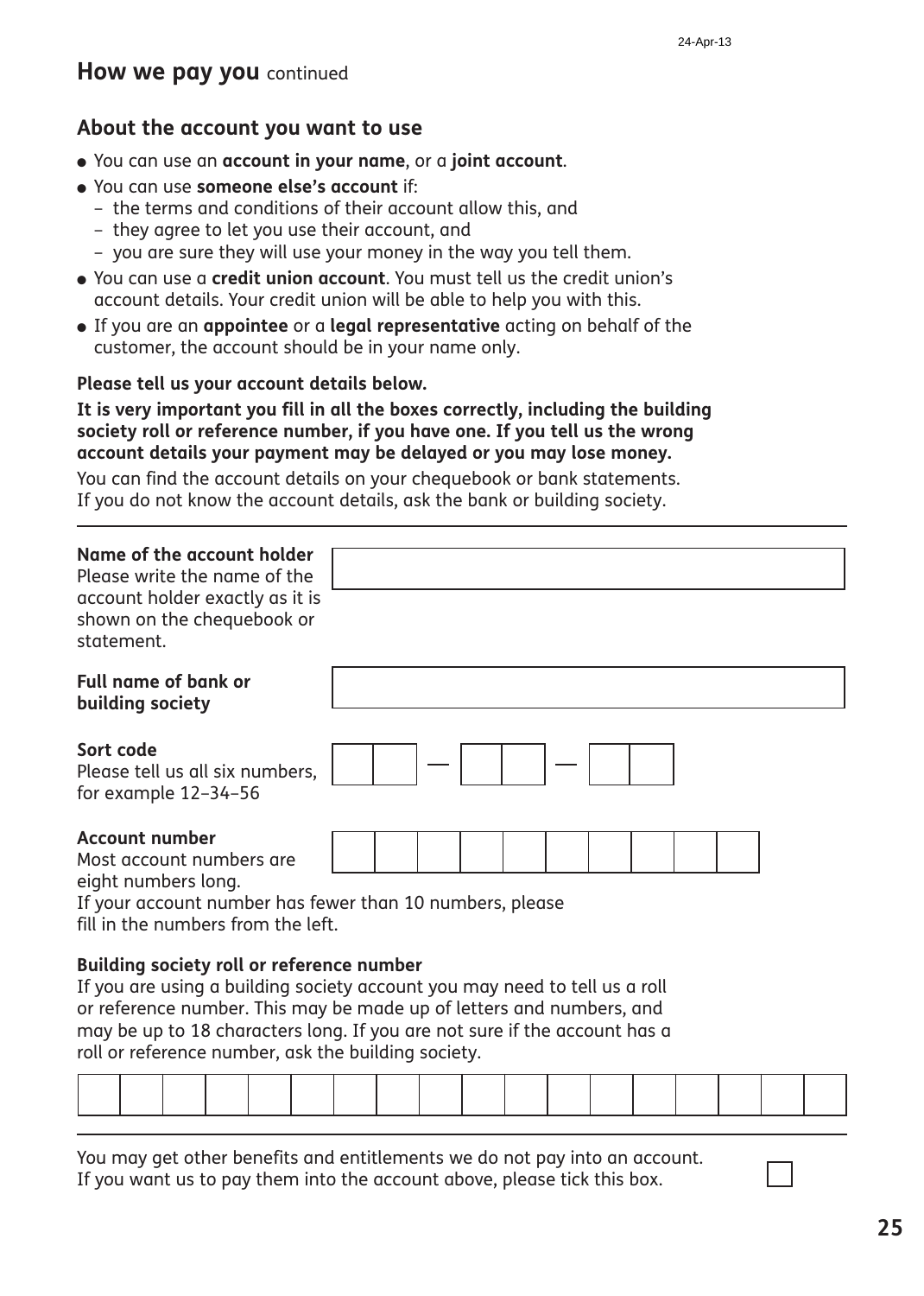# **Other information**

Please tell us anything else you think we should know about your claim.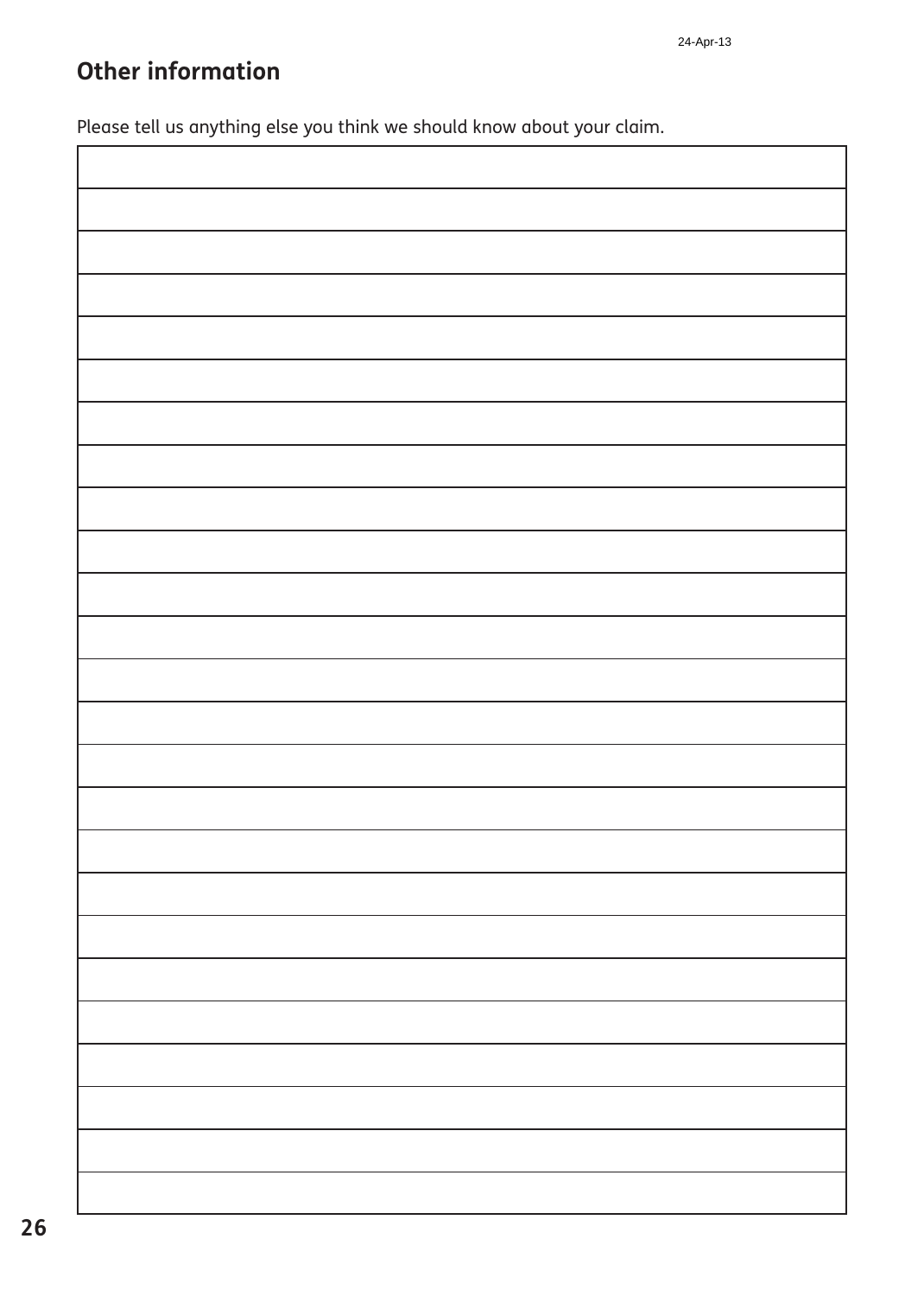## **Consent**

We may wish to contact your current or previous employers, or other people or organisations you have told us about on this form, for information about your claim. You do not have to agree to us contacting these people or organisations. But if you do not agree to this, it may mean that we cannot get enough information to be sure that you meet the conditions of entitlement for your claim.

**Do you agree to us getting information from any current or previous employer you have told us about on this form?**

**Do you agree to us getting information from any other person or organisation you have told us about on this form?**

If you have answered **No** to either statement and you would like us to know why, please tell us about this on **page 26**.

# **Declaration**

**If you do not sign your declaration, we cannot accept this form and we will return it to you.**

**I declare** that the information I have given on this form is correct and complete as far as I know and believe. **I understand** that if I knowingly give information that is incorrect or incomplete, my benefit may be stopped and I may

be liable to prosecution or other action.

**I understand** the information I have provided will be used to process my application for Carer's Allowance and may be used to decide my entitlement to other benefits.

**I understand** that I must promptly tell the office that pays my Carer's Allowance of anything that may affect my entitlement to, or the amount of, that benefit.

### **This is my claim for Carer's Allowance.**

| Signature |  |
|-----------|--|
|-----------|--|

| Signature   |  |  |  |
|-------------|--|--|--|
| <b>Date</b> |  |  |  |

Now please read **What to do now** on the next page. **i**

| No  |  |
|-----|--|
| Yes |  |
|     |  |

| No  |  |
|-----|--|
| Yes |  |